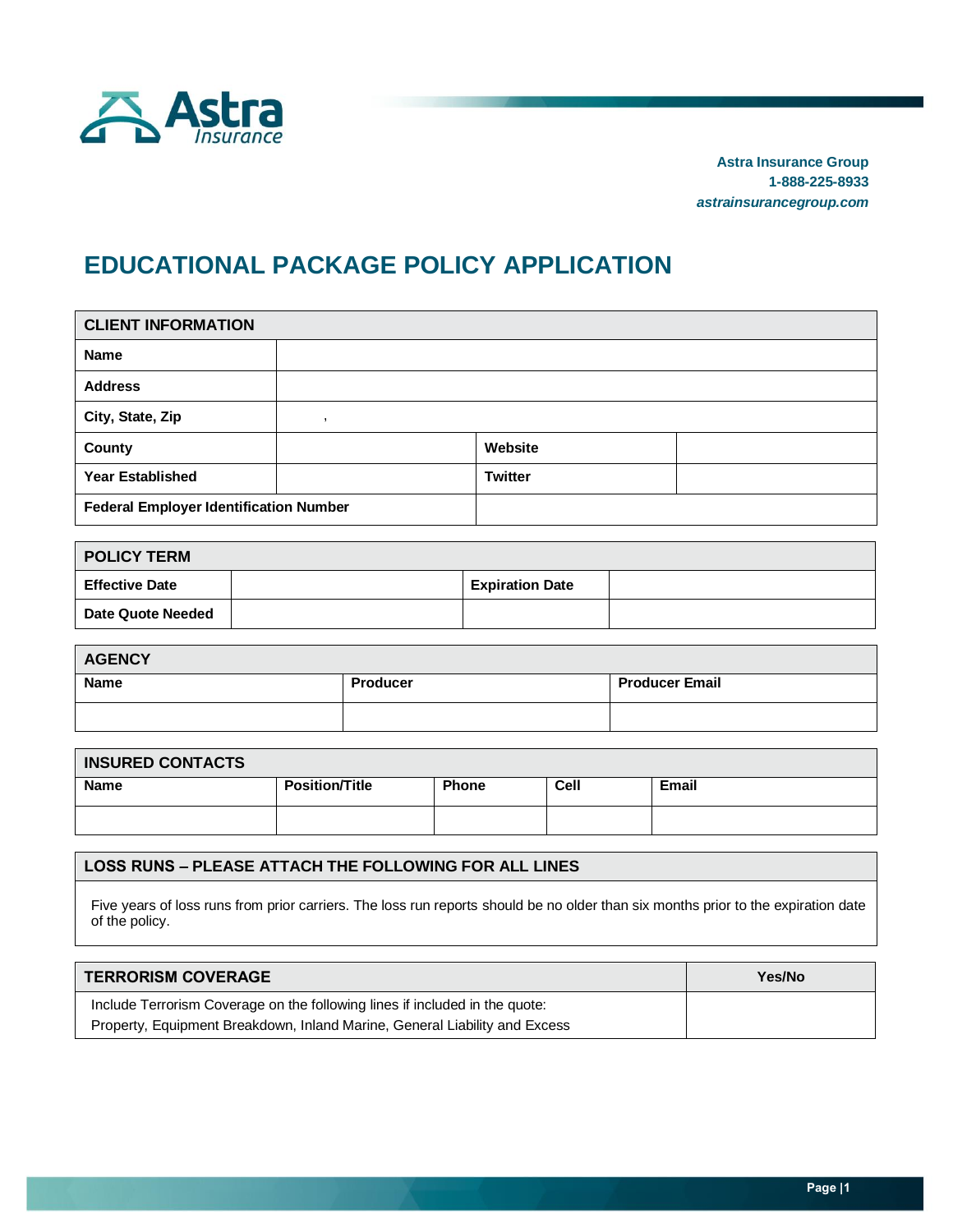

# **EDUCATIONAL PROPERTY COVERAGE**

| <b>Building and Personal Property</b>                                                                                                                      |     |     |                 |  |                  |  | <b>Amount</b> |
|------------------------------------------------------------------------------------------------------------------------------------------------------------|-----|-----|-----------------|--|------------------|--|---------------|
| <b>Blanket Building and Personal Property</b>                                                                                                              |     |     |                 |  |                  |  |               |
| Specific Building and Personal Property Limit                                                                                                              |     |     |                 |  |                  |  |               |
| <b>Additional Coverages</b>                                                                                                                                |     |     | <b>Standard</b> |  | <b>Requested</b> |  |               |
| Ordinance or Law - Combined Demolition Cost and Increased Cost of<br>Construction                                                                          |     |     | \$500,000       |  |                  |  |               |
| <b>Business Income</b>                                                                                                                                     |     |     | \$250,000       |  |                  |  |               |
| Limited Business Income Coverage (Tuition Fees Only)                                                                                                       |     | Yes |                 |  | No               |  |               |
| Extra Expense                                                                                                                                              |     |     | \$500,000       |  |                  |  |               |
| <b>Valuation</b>                                                                                                                                           |     |     |                 |  |                  |  |               |
| Building and Personal Property Coinsurance Percentage                                                                                                      | 80% |     | 90%             |  | 100%             |  |               |
| Source of Building Values                                                                                                                                  |     |     |                 |  |                  |  |               |
| Date of last appraisal                                                                                                                                     |     |     |                 |  |                  |  |               |
| <b>Agreed Amount</b>                                                                                                                                       |     |     |                 |  |                  |  |               |
| Business Income Coinsurance Percentage - Submit a Business Income Worksheet for other options                                                              |     |     |                 |  |                  |  |               |
| <b>Perils</b>                                                                                                                                              |     |     |                 |  |                  |  |               |
| Causes of Loss - Special Form                                                                                                                              |     |     |                 |  | <b>Included</b>  |  |               |
| Flood - Annual Aggregate (Excluding Flood Zones - A, A1-A30, AE, AH, AO, A99, AR,<br>AR/AE, AR/AH, AR/AO, AR/A1-A30, V, V1-V30, VE or VO)                  |     |     |                 |  |                  |  |               |
| Earthquake and Volcanic Eruption - Annual Aggregate                                                                                                        |     |     |                 |  |                  |  |               |
| Equipment Breakdown Limit                                                                                                                                  |     |     |                 |  |                  |  |               |
| <b>Deductibles</b>                                                                                                                                         |     |     |                 |  |                  |  |               |
| <b>Building and Personal Property</b>                                                                                                                      |     |     |                 |  |                  |  |               |
| Flood                                                                                                                                                      |     |     |                 |  |                  |  |               |
| Earthquake and Volcanic Eruption                                                                                                                           |     |     |                 |  |                  |  |               |
| Equipment Breakdown - All Other Property                                                                                                                   |     |     |                 |  |                  |  |               |
| Equipment Breakdown - Deep Well Pumps, Electric Substations, Transformers                                                                                  |     |     |                 |  |                  |  |               |
| <b>Policy Amended Coverage Endorsement (PACE Extensions)</b><br><b>Standard</b><br>Please indicate if higher limits than standard limits shown are needed. |     |     |                 |  | <b>Requested</b> |  |               |
| \$10,000<br>Animal Injury or Mortality                                                                                                                     |     |     |                 |  |                  |  |               |
| \$500,000<br>Buildings in the Course Of Construction - At Described Premises                                                                               |     |     |                 |  |                  |  |               |
| Buildings in the Course Of Construction - Vocational Curriculum Away From<br>Premises                                                                      |     |     | \$100,000       |  |                  |  | \$100,000     |
| Debris Removal - Additional Limit<br>\$50,000                                                                                                              |     |     |                 |  |                  |  |               |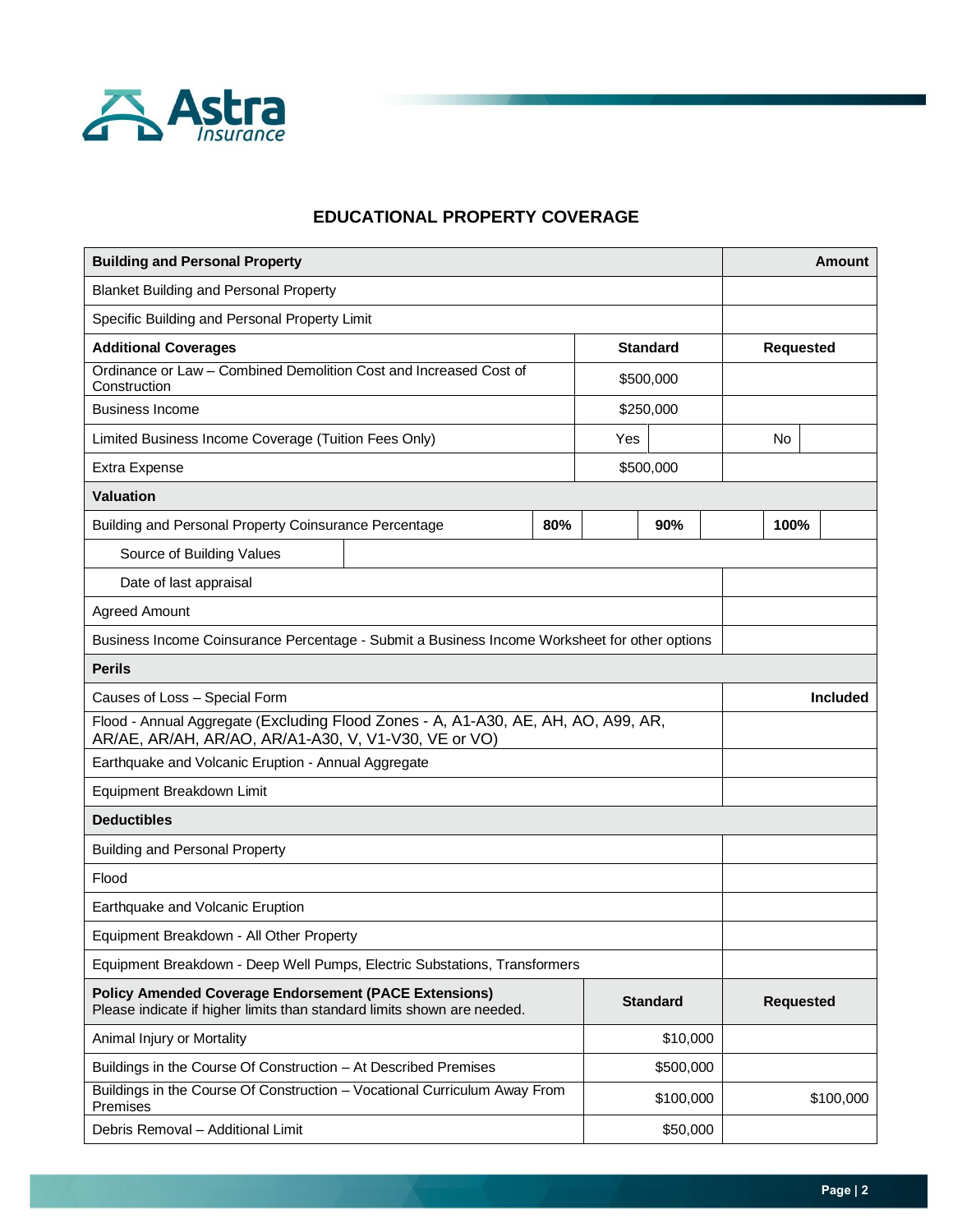

| Newly Acquired or Constructed Property - Building                                                  | \$1,000,000                                    |                                                  |               |  |
|----------------------------------------------------------------------------------------------------|------------------------------------------------|--------------------------------------------------|---------------|--|
| Newly Acquired or Constructed Property - Personal Property                                         | \$1,000,000                                    |                                                  |               |  |
| Newly Acquired or Constructed Property - Extra Expense                                             |                                                | \$1,000,000                                      |               |  |
| Outdoor Property - Limited to Certain Perils subject to a Max Limit of \$5,000<br>For Any One Item |                                                | \$100,000                                        |               |  |
| <b>Personal Effects</b>                                                                            | \$5,000 per Premises / \$50,000 per Occurrence |                                                  |               |  |
| Pollution Clean Up and Removal                                                                     |                                                | \$50,000                                         |               |  |
| Property in Transit                                                                                |                                                | \$200,000                                        |               |  |
| Spoilage - Loss of Refrigeration                                                                   |                                                | \$25,000                                         |               |  |
| Utility Services Interruption - Property, Business Income and Extra Expense                        |                                                | \$250,000                                        |               |  |
| <b>Policy Amended Coverage Endorsement (Other PACE Extensions)</b>                                 |                                                |                                                  | <b>Amount</b> |  |
| <b>Accidental Contamination</b>                                                                    |                                                |                                                  | \$10,000      |  |
| <b>Arson Reward</b>                                                                                |                                                | \$1,000 per person subject to \$5,000<br>Maximum |               |  |
| Athletic Fields – Natural and Artificial Turf – Unscheduled                                        |                                                | \$200,000                                        |               |  |
| <b>Claim Preparation Expenses</b>                                                                  |                                                | \$50,000                                         |               |  |
| <b>Crime Reward</b>                                                                                |                                                | \$1,000 Per Person subject to \$5,000<br>Maximum |               |  |
| <b>Errors and Omissions</b>                                                                        |                                                |                                                  | \$100,000     |  |
| <b>Expediting Expense</b>                                                                          |                                                |                                                  | \$250,000     |  |
| Fine Arts - Unscheduled                                                                            |                                                |                                                  | \$50,000      |  |
| Fire Department Service Charge                                                                     |                                                |                                                  | \$25,000      |  |
| Fire Protection Devices - Refill/Recharge                                                          |                                                |                                                  | \$25,000      |  |
| Furs, Jewelry, Precious Metals, Precious Stones                                                    | \$5,000                                        |                                                  |               |  |
| Ground Maintenance Equipment                                                                       |                                                | \$50,000                                         |               |  |
| Landscaping - Unscheduled                                                                          |                                                | \$50,000                                         |               |  |
| Lock Re-Keying/Replacement                                                                         |                                                | \$2,500                                          |               |  |
| Paved Outdoor Athletic Court and Running Track Surfaces - Unscheduled                              |                                                | \$200,000                                        |               |  |
| <b>Property Off Premises</b>                                                                       |                                                | \$50,000                                         |               |  |

| Indiana only - Mine Subsidence                                                                           | Yes/No/Other |
|----------------------------------------------------------------------------------------------------------|--------------|
| I wish to purchase Mine Subsidence Coverage for structure indicated in the Statement<br>of Values below. |              |

# **PROPERTY EXPOSURES AND SCHEDULES**

**Flood** – Please respond to the following if requesting Flood Coverage. **Yes/No/Other**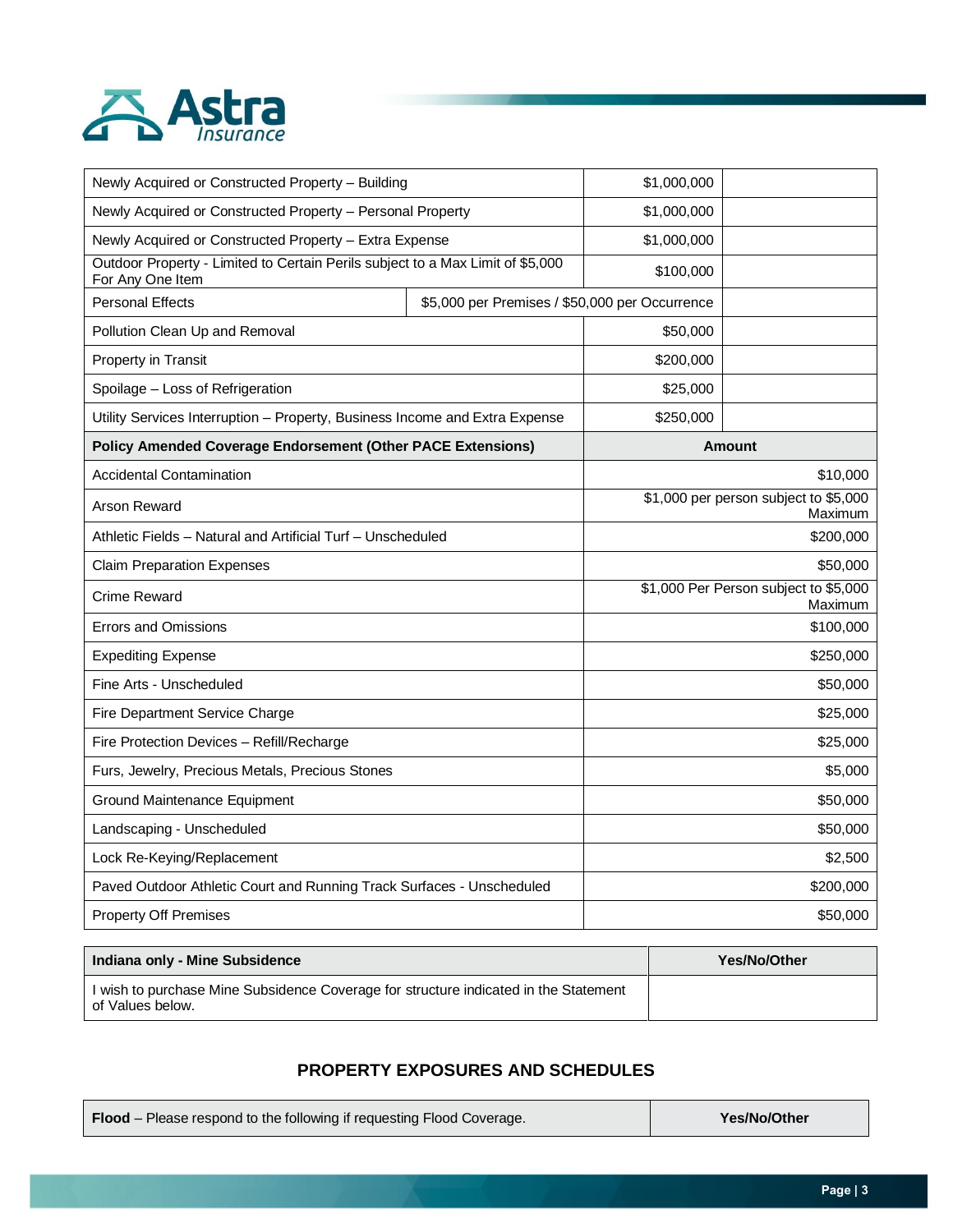

| Do you have any buildings located in Flood Zones A, A1-A30, AE, AH, AO, A99, AR,<br>AR/AE, AR/AH, AR/AO, AR/A1-A30, V, V1-V30, VE or VO A? |  |
|--------------------------------------------------------------------------------------------------------------------------------------------|--|
| If Yes, list the Location/Building # as described on the<br>Statement of Values or the Building Name of each:                              |  |
| Have you experienced any incidents of flooding in the last five years?                                                                     |  |
| If Yes, describe the location, the nature of the flooding and<br>the date on which it occurred.                                            |  |

### **Statement of Values – PLEASE ATTACH THE FOLLOWING**

(1) A statement of values (SOV) including address, occupancy, protection class, coverage values, and valuation for each building owned or occupied by the district.

Note: Detached Signs should be included on the statement of values if the value is greater than \$2,500

(2) Latest property appraisal on any building.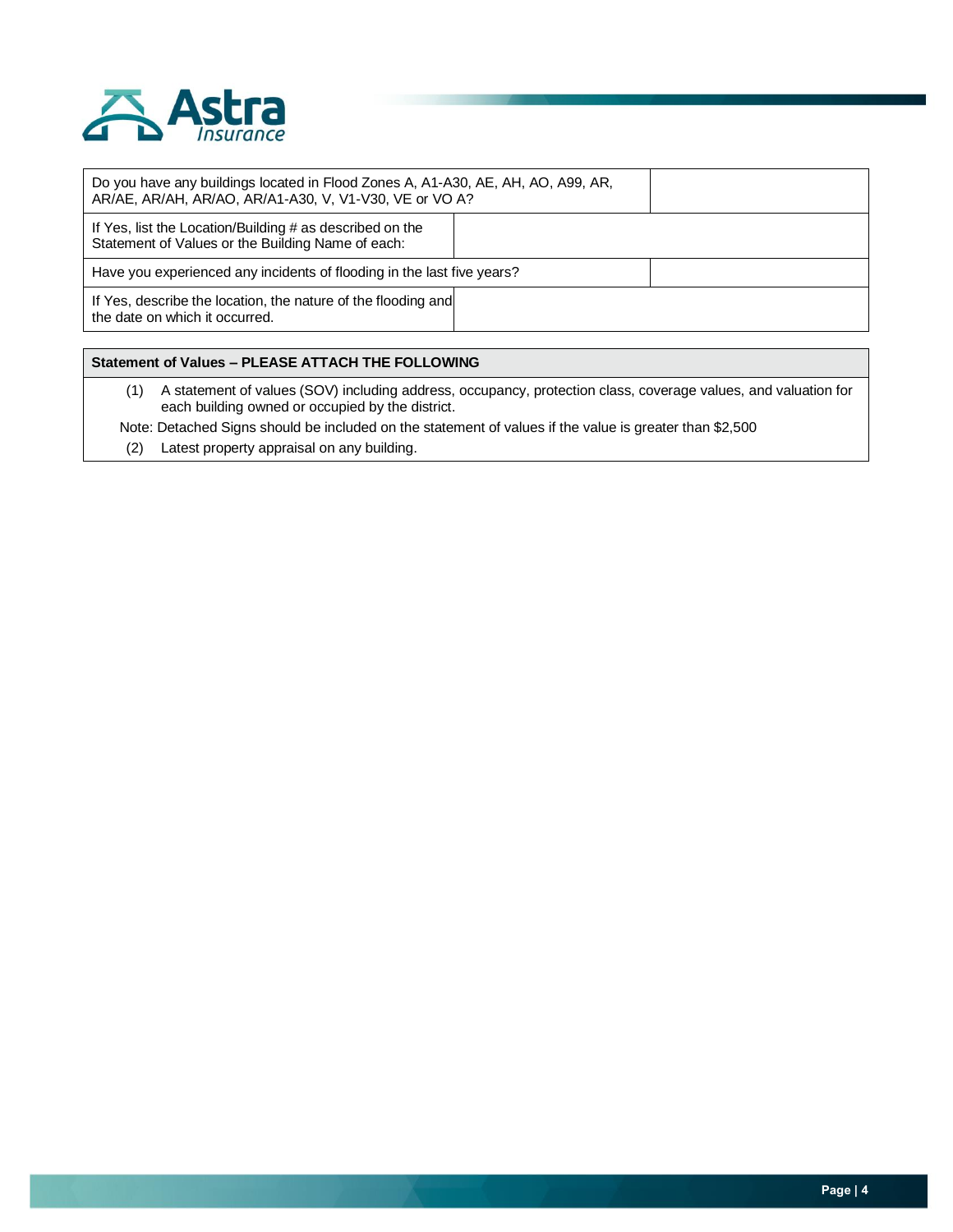

### **STATEMENT OF VALUES (SOV)**

Complete the SOV below or provide a Property Schedule or Property Appraisal with equivalent information. Information can be submitted by email, fax or USPS. Provide all information including a description of all property in the open.

| Prem# | Bldg# | <b>Building Name</b> | Occupancy | Address (No., Street,<br>City) | County | <b>PC</b> | <b>Stories</b> | Square  Year<br>Feet | <b>Built</b> | Cons-<br>truction<br>Code | 100%<br><b>Building</b><br><b>Values</b> | 100%<br><b>Personal</b><br>Property<br><b>Values</b> | Valu-<br>ation <sup>(1)</sup> | <b>IN Only</b><br><b>Mine</b><br>Subsidence<br>Limit |
|-------|-------|----------------------|-----------|--------------------------------|--------|-----------|----------------|----------------------|--------------|---------------------------|------------------------------------------|------------------------------------------------------|-------------------------------|------------------------------------------------------|
|       |       |                      |           |                                |        |           |                |                      |              |                           |                                          |                                                      |                               |                                                      |

(1) RC Replacement Cost

- ACV Actual Cash Value
- FRC Functional Replacement Cost
- HV Historical Value

| Prem# | Bldg# | <b>Building Name</b> | Percentage of<br>building<br>covered by<br>sprinklers | <b>Fire Detection</b><br>Local or<br><b>Central or</b><br><b>None</b> | <b>Smoke</b><br><b>Detection</b><br>Yes or No | <b>Burglar</b><br><b>Alarm</b><br>Local or<br><b>Central or</b><br><b>None</b> | Is the<br><b>Building</b><br>Vacant |
|-------|-------|----------------------|-------------------------------------------------------|-----------------------------------------------------------------------|-----------------------------------------------|--------------------------------------------------------------------------------|-------------------------------------|
|       |       |                      |                                                       |                                                                       |                                               |                                                                                |                                     |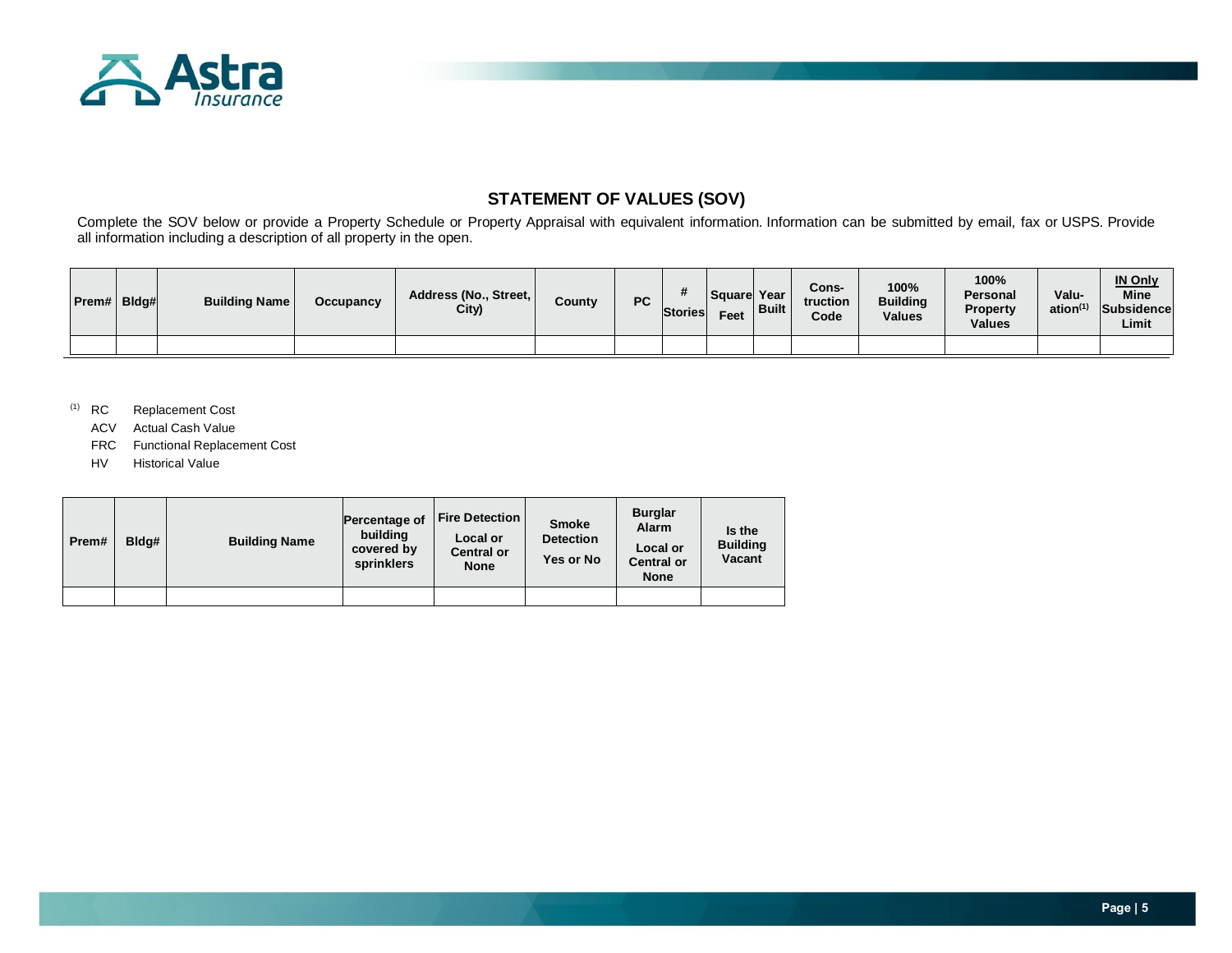

# **EDUCATIONAL INLAND MARINE COVERAGE**

| <b>Inland Marine Coverages</b><br>Please indicate if higher limits than standard limits shown are needed. | <b>Standard</b> | <b>Requested</b> |
|-----------------------------------------------------------------------------------------------------------|-----------------|------------------|
| Accounts Receivable Limit                                                                                 | \$100,000       |                  |
| Valuable Papers Limit                                                                                     | \$100,000       |                  |
| Valuable Papers Deductible                                                                                |                 |                  |
| Musical Instruments, Uniforms and Related Equipment Limit                                                 |                 |                  |
| Audio/Visual and Related Equipment Limit                                                                  |                 |                  |
| Music and Audio/Visual Property Deductible                                                                |                 |                  |

| <b>Computer Coverage</b>                                                      | <b>Standard</b> | <b>Requested</b> |
|-------------------------------------------------------------------------------|-----------------|------------------|
| <b>Computer Equipment</b>                                                     | \$10,000        |                  |
| <b>Computer Media</b>                                                         | \$5,000         |                  |
| <b>Computer Data</b>                                                          | \$5,000         |                  |
| Computer Coverage - Business Income                                           | \$1,000         |                  |
| Computer Coverage - Extra Expense                                             | \$5,000         |                  |
| Computer Property Away From Your Premises and Computer Property in<br>Transit | \$2,000         |                  |
| <b>Computer Deductible</b>                                                    |                 |                  |

| <b>Mobile and Portable Equipment</b>                                           | <b>Standard</b> | <b>Requested</b>        |
|--------------------------------------------------------------------------------|-----------------|-------------------------|
| Scheduled Mobile and Portable Equipment                                        |                 | Complete Schedule Below |
| Unscheduled Mobile and Portable Equipment - Subject to \$5,000 Any One<br>Item | \$5,000         |                         |
| Mobile and Portable Equipment Deductible                                       |                 |                         |

| <b>Scheduled Fine Arts</b>     |                         |
|--------------------------------|-------------------------|
| Schedule Fine Arts             | Complete Schedule Below |
| Scheduled Fine Arts Deductible |                         |

### **INLAND MARINE SCHEDULES**

| Mobile and Portable Equipment Schedule                                                             |  |  |  |
|----------------------------------------------------------------------------------------------------|--|--|--|
| Description (Include Year, Make, Model, etc.)<br>Serial No.<br>Item $#$<br><b>Replacement Cost</b> |  |  |  |
|                                                                                                    |  |  |  |
| _ _ _                                                                                              |  |  |  |

**Total**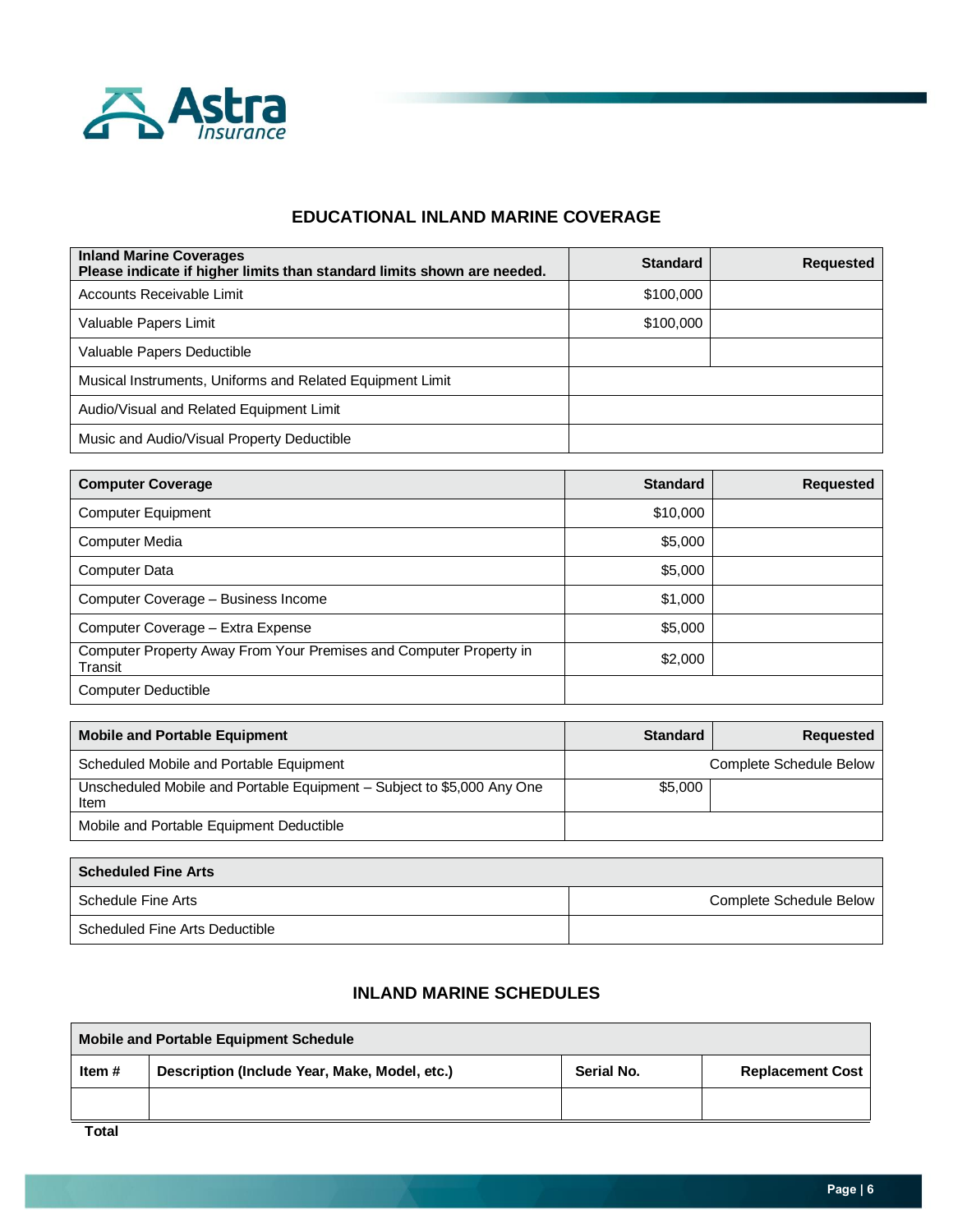

| <b>Scheduled Fine Arts Schedule</b> |                                                  |                        |
|-------------------------------------|--------------------------------------------------|------------------------|
| Item #                              | Description (Include an Appraisal for Each Item) | <b>Appraised Value</b> |
|                                     |                                                  |                        |
| <b>Total</b>                        |                                                  |                        |

# **EDUCATIONAL CRIME COVERAGE**

| <b>Crime Coverage</b>                             | <b>Standard</b> | Amount |
|---------------------------------------------------|-----------------|--------|
| Employee Theft Limit                              | \$5,000         |        |
| Forgery and Alteration Limit                      | \$5,000         |        |
| Money Order and Counterfeit Money Limit           | \$5,000         |        |
| Computer and Frauds Transfer Fraud Limit          | \$5,000         |        |
| Social Engineering Fraud Limit                    | \$5,000         |        |
| Inside the Premises - Money and Securities Limit  | \$5,000         |        |
| Outside the Premises - Money and Securities Limit | \$5,000         |        |

| <b>Crime Deductibles</b>                          | Amount |
|---------------------------------------------------|--------|
| <b>Employee Theft Deductible</b>                  |        |
| Forgery and Alteration Deductible                 |        |
| Money Order and Counterfeit Money Deductible      |        |
| Computer and Funds Transfer Fraud Deductible      |        |
| Social Engineering Fraud Deductible               |        |
| Inside the Premises - Money and Securities Limit  |        |
| Outside the Premises - Money and Securities Limit |        |

# **CRIME QUESTIONNAIRE**

| <b>Crime</b> – Please respond to the following if requesting Crime Coverage.                | <b>Yes/No/Other</b> |
|---------------------------------------------------------------------------------------------|---------------------|
| Are audits performed on a regular basis?                                                    |                     |
| Frequency of audits                                                                         |                     |
| Were any audit findings or reportable conditions identified on the latest audit?            |                     |
| If Yes, attach a copy of the audit                                                          |                     |
| Are credit checks secured for employees with access to financial transactions?              |                     |
| Are criminal background checks done on all employees with access to financial transactions? |                     |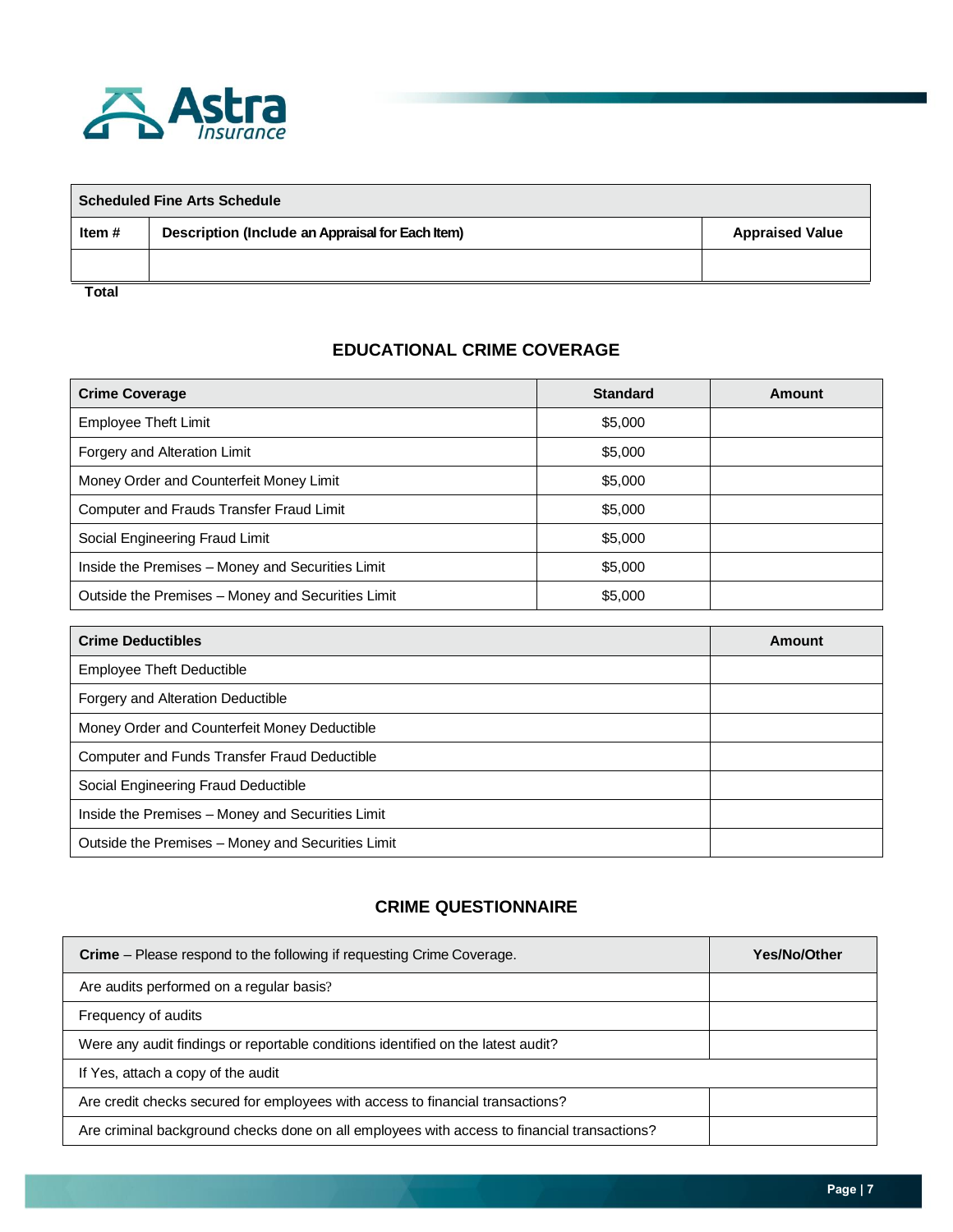

| Are multiple signatures required on checks?                                                                                  |
|------------------------------------------------------------------------------------------------------------------------------|
| Are bank accounts reconciled by someone not authorized to deposit or withdraw?                                               |
| Do you have one or more dedicated PC's for EFT activity?                                                                     |
| Do you use a dedicated clearing account for EFT's and block all other district accounts from<br>completing EFT transactions? |
| Do you segregate EFT controls such as initiating and authorizing EFT's?                                                      |
| Do you have multi-factor out-of-band authentication for EFT's?                                                               |
| Do you monitor and reconcile EFT's daily to quickly identify unauthorized transactions?                                      |
| Have you rejected any proposed security controls offered by your financial institution?                                      |
| Describe other controls used by you or your financial institution                                                            |
| to authenticate EFT's such as specified recipient accounts,                                                                  |
| limitations on adding recipient accounts, etc.                                                                               |

| <b>Crime</b> – Please respond to the following if requesting any Crime Coverage limits greater than<br>\$100,000 | Yes/No/Other |
|------------------------------------------------------------------------------------------------------------------|--------------|
| Amount of money handled during an annual term?                                                                   |              |
| Largest amount at any one time under any one individual's control?                                               |              |
| Are funds deposited same day as received?                                                                        |              |
| Who has the authority to withdraw funds from<br>depository by check?                                             |              |
| Is a countersignature of checks required?                                                                        |              |
| Who provides countersignature?                                                                                   |              |
| To whom and when are delinquencies reported?                                                                     |              |

| <b>Faithful Performance of Duty Questionnaire</b> – Please respond to the following if requesting Crime<br>Coverage for any individuals who are required to carry a bond |  | Yes/No/Other |
|--------------------------------------------------------------------------------------------------------------------------------------------------------------------------|--|--------------|
| Do your statutes/resolutions allow the fiscal officer or other positions to be covered under a crime<br>policy rather than being bonded?                                 |  |              |
| List all positions or individuals to be included under the crime policy rather than a bond on the Crime Schedule below by position<br>title.                             |  |              |
| Has any employee been declined for a bond or crime coverage?                                                                                                             |  |              |
| If Yes, explain who, when, why and by whom.                                                                                                                              |  |              |

| <b>Extra-Curricular Account Questionnaire</b><br>If positions in the Crime Schedule below include a treasurer of an Extra-Curricular Account, please | <b>Yes/No/Other</b> |
|------------------------------------------------------------------------------------------------------------------------------------------------------|---------------------|
| Is anyone in the position(s) noted above a volunteer receiving public funds over the <i>de minimis</i><br>amount?                                    |                     |
| If yes, identify the individual(s).                                                                                                                  |                     |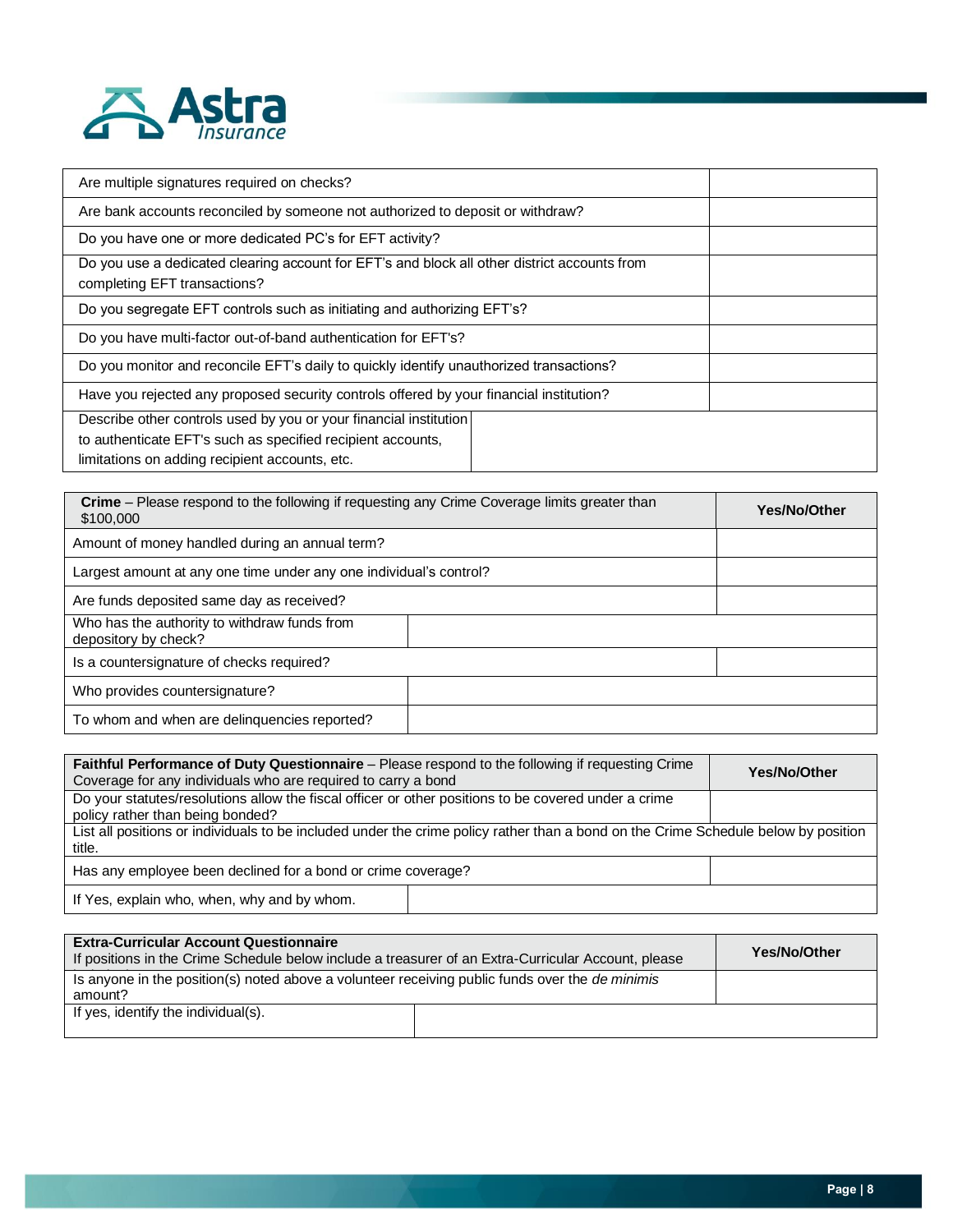

### **CRIME SCHEDULE**

Complete if any individuals who are required to carry a bond are to be covered under the crime coverage.

|                 | <b>Crime Position/Individual Schedule</b> |       |                                      |                                                            |                                                                                            |                             |                                     |                                             |                                                                                        |
|-----------------|-------------------------------------------|-------|--------------------------------------|------------------------------------------------------------|--------------------------------------------------------------------------------------------|-----------------------------|-------------------------------------|---------------------------------------------|----------------------------------------------------------------------------------------|
|                 |                                           |       |                                      |                                                            |                                                                                            | Has the individual ever,    |                                     |                                             |                                                                                        |
| <b>Position</b> | <b>Individual's Full</b><br><b>Name</b>   | Limit | <b>Excess</b><br>of Bond<br>(Yes/No) | 1. Been<br>declined for a<br>bond or<br>crime<br>coverage? | 2. Had any<br>lawsuits or<br>judgment<br>against<br>them?<br>(Personal or<br>Professional) | 3. Filed for<br>bankruptcy? | 4. Been<br>convicted of<br>a crime? | 5. Been party<br>to a surety<br>bond claim? | If Yes, to 1. through 5.,<br>provide details. Attach<br>separate page if<br>necessary. |
|                 |                                           |       |                                      |                                                            |                                                                                            |                             |                                     |                                             |                                                                                        |
|                 |                                           |       |                                      |                                                            |                                                                                            |                             |                                     |                                             |                                                                                        |
|                 |                                           |       |                                      |                                                            |                                                                                            |                             |                                     |                                             |                                                                                        |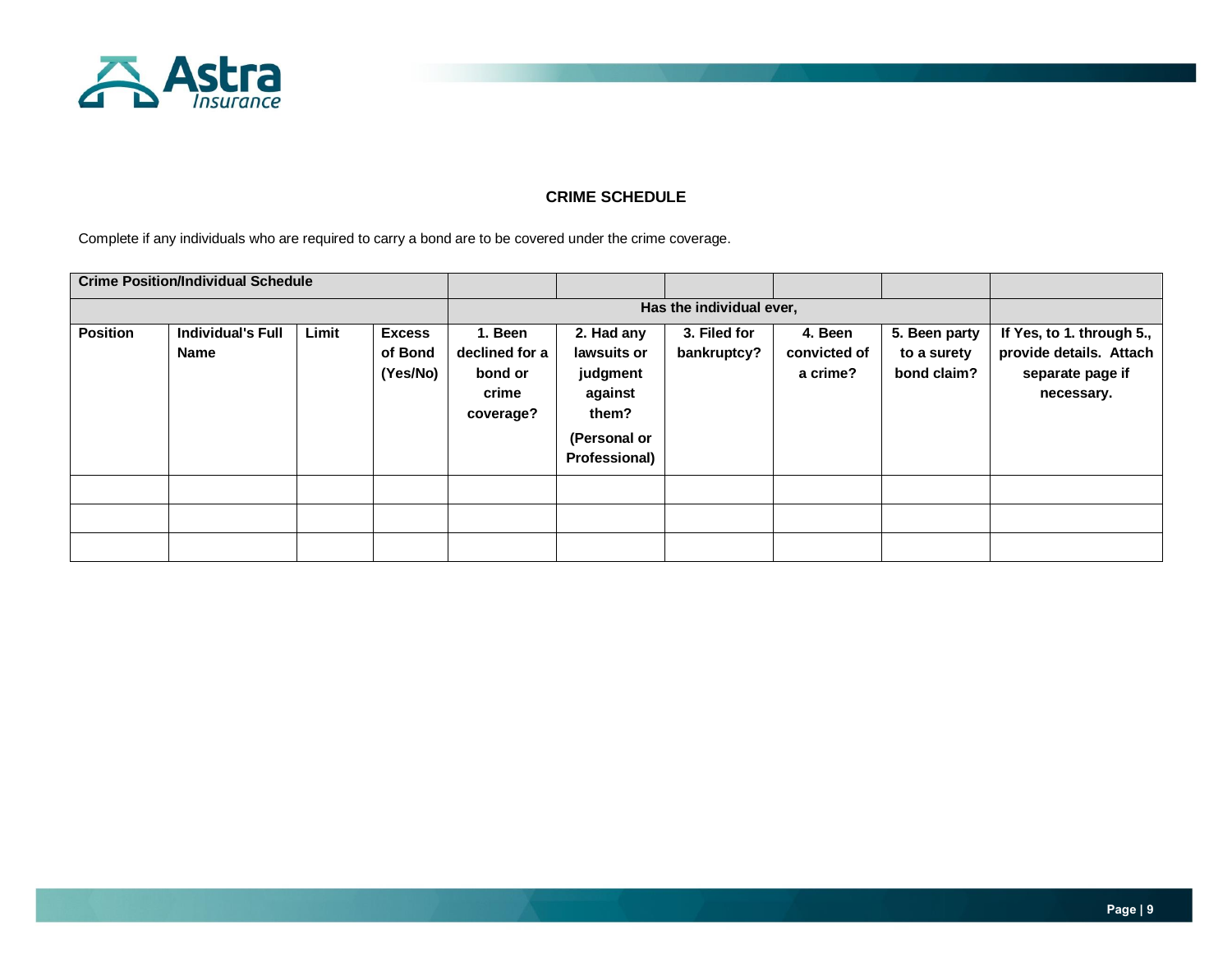

# **GENERAL LIABILITY COVERAGE**

| <b>General Liability - Occurrence Form</b>                                                                | Amount |
|-----------------------------------------------------------------------------------------------------------|--------|
| Bodily Injury, Property Damage and Sexual Abuse Injury – Each Occurrence and Each Sexual<br>Abuse Offense |        |
| Personal & Advertising Injury - Any One Person or Organization                                            |        |
| Damage to Premises Rented to You - Any One Occurrence                                                     |        |
| General Aggregate                                                                                         |        |
| Product-Completed Operations Aggregate                                                                    |        |
| General Liability Deductible                                                                              |        |

| <b>Medical Payments</b> | <b>Standard</b> | Requested |
|-------------------------|-----------------|-----------|
| Any One Person          | \$5,000         |           |
| Any One Accident        | \$5,000         |           |

| <b>Employee Benefits</b>                                                   | Amount |
|----------------------------------------------------------------------------|--------|
| Employee Benefits Liability - Each Employee                                |        |
| Employee Benefits Liability Aggregate                                      |        |
| Employee Benefits Liability Deductible                                     |        |
| Is current Employee Benefits Liability coverage Occurrence or Claims Made? |        |
| If Claims Made, Current Employee Benefits Retroactive Date                 |        |

| <b>Defense Reimbursements - Options</b>                                     | Maximum   | Requested |
|-----------------------------------------------------------------------------|-----------|-----------|
| Sexual Abuse Injury Defense Reimbursement - Per Occurrence and<br>Aggregate | \$100,000 |           |
| Criminal Acts Defense Reimbursement - Per Occurrence and Aggregate          | \$25,000  |           |

# **GENERAL LIABILITY SCHEDULES AND QUESTIONNAIRES**

**Adult Groups (PTA, PTO, Boosters)** Indicate any request for Adult Groups to be added as additional insured under General Liability. **Name Group**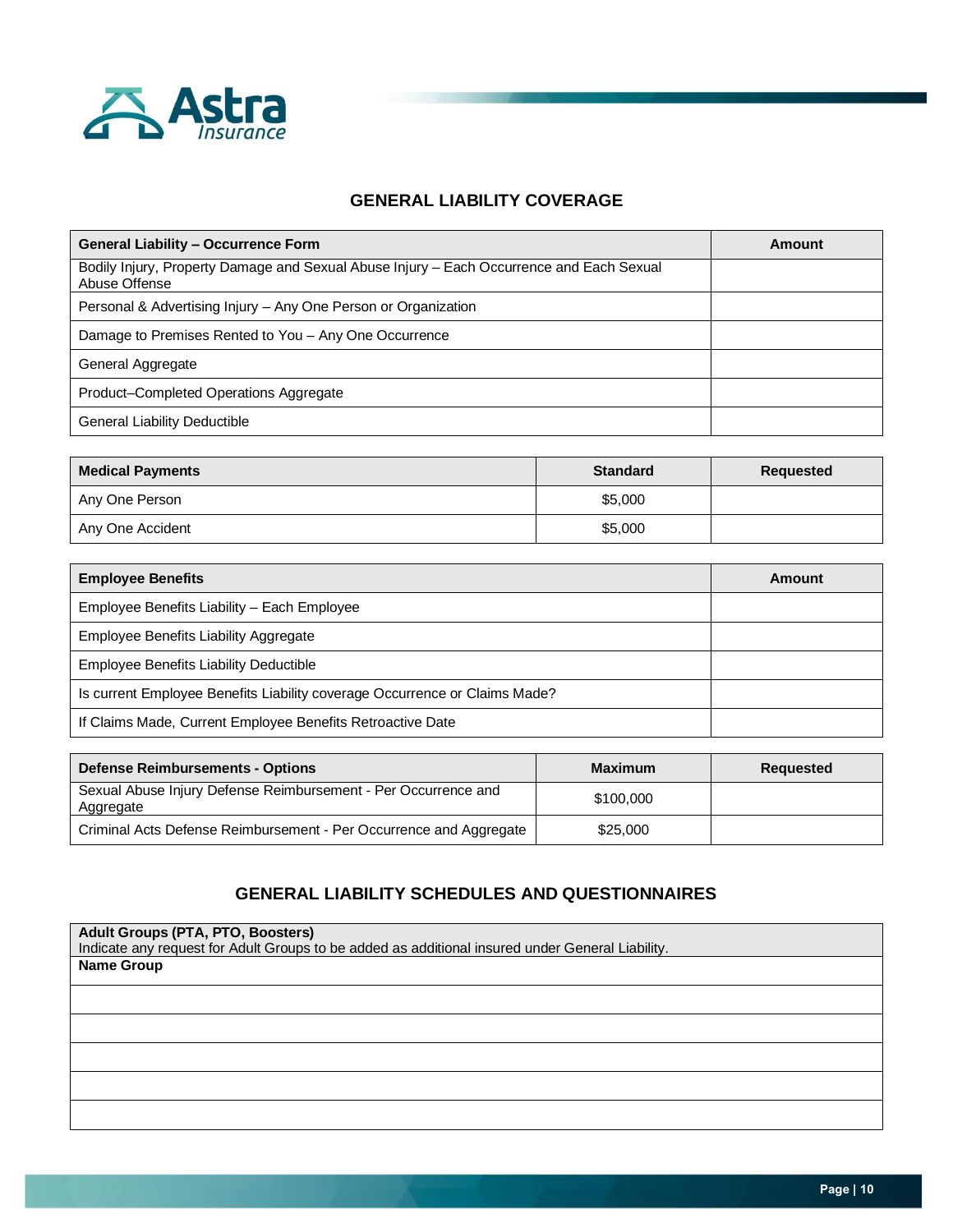

### **Operations/Exposures List**

### **Liability Exposures**

Review the Operations/Exposure List and for each Operation/Exposure applicable to your district provides. If shown in the Known Operations/Exposures List, update the details.

If not shown in the Known Operations/Exposures List provide the following in the New/Additional Operations/Exposures List:

- (1) The Operations/Exposure and Exposure Base;
- (2) A detailed description of the exposure;
- (3) The amount of exposure (per the exposure base noted in 1. Above) (4) If the Operations/Exposure is subcontracted;
- If the Operations/Exposure is subcontracted;
- (5) If the Operation/Exposure is subcontracted, does the subcontractor provide insurance coverage; and
- (6) If the subcontractor does provide insurance, what limits does it provide;

### **Known Operations/Exposures List**

| 1. Operation/Exposure<br>and Exposure Base | 2. Description of<br><b>Operation/Exposure</b> | 3. Exposure<br>Amount | 4. Sub-<br>contracted<br>(Yes/No) | 5. Contractor<br><b>Provides</b><br>Coverage<br>(Yes/No) | 6. Contractor<br><b>Limits of</b><br><b>Insurance</b> |
|--------------------------------------------|------------------------------------------------|-----------------------|-----------------------------------|----------------------------------------------------------|-------------------------------------------------------|
|                                            |                                                |                       |                                   |                                                          |                                                       |

### **New/Additional Operations/Exposures List**

| <b>Operation/Exposure</b>                                                      | <b>Exposure</b><br><b>Base</b> | <b>Detailed Description of</b><br><b>Operation/Exposure</b> | <b>Exposure</b><br><b>Amount</b> | Sub-<br>contracted<br>(Yes/No) | <b>Contractor</b><br><b>Provides</b><br>Coverage<br>(Yes/No) | Contractor<br>Limits of<br><b>Insurance</b> |
|--------------------------------------------------------------------------------|--------------------------------|-------------------------------------------------------------|----------------------------------|--------------------------------|--------------------------------------------------------------|---------------------------------------------|
| Boats - Not for Rent                                                           | Each Boat                      |                                                             |                                  |                                |                                                              |                                             |
| Diving Boards or<br>Platforms                                                  | Each Board<br>or Platform      |                                                             |                                  |                                |                                                              |                                             |
| Dwellings - One family                                                         | Each<br><b>Dwelling</b>        |                                                             |                                  |                                |                                                              |                                             |
| Dwellings - Two family                                                         | Each<br>Dwelling               |                                                             |                                  |                                |                                                              |                                             |
| Dwellings - Three<br>family                                                    | Each<br>Dwelling               |                                                             |                                  |                                |                                                              |                                             |
| Dwellings - Four family                                                        | Each<br><b>Dwelling</b>        |                                                             |                                  |                                |                                                              |                                             |
| <b>Nurses</b>                                                                  | Each Nurse                     |                                                             |                                  |                                |                                                              |                                             |
| Exhibition, Convention,<br>Arenas, Auditoriums                                 | Area                           |                                                             |                                  |                                |                                                              |                                             |
| Fireworks (Sponsored<br>by the district)                                       | Each Event                     |                                                             |                                  |                                |                                                              |                                             |
| Firing Range Open to<br>the Public                                             | Each Range                     |                                                             |                                  |                                |                                                              |                                             |
| Grandstands or<br><b>Bleachers</b>                                             | Each<br>Location               |                                                             |                                  |                                |                                                              |                                             |
| Inflatable Amusement<br>Devices                                                | Each Device                    |                                                             |                                  |                                |                                                              |                                             |
| Preschool, Head Start,<br><b>Recreation Programs</b><br>for Children Under Age | Each Child                     |                                                             |                                  |                                |                                                              |                                             |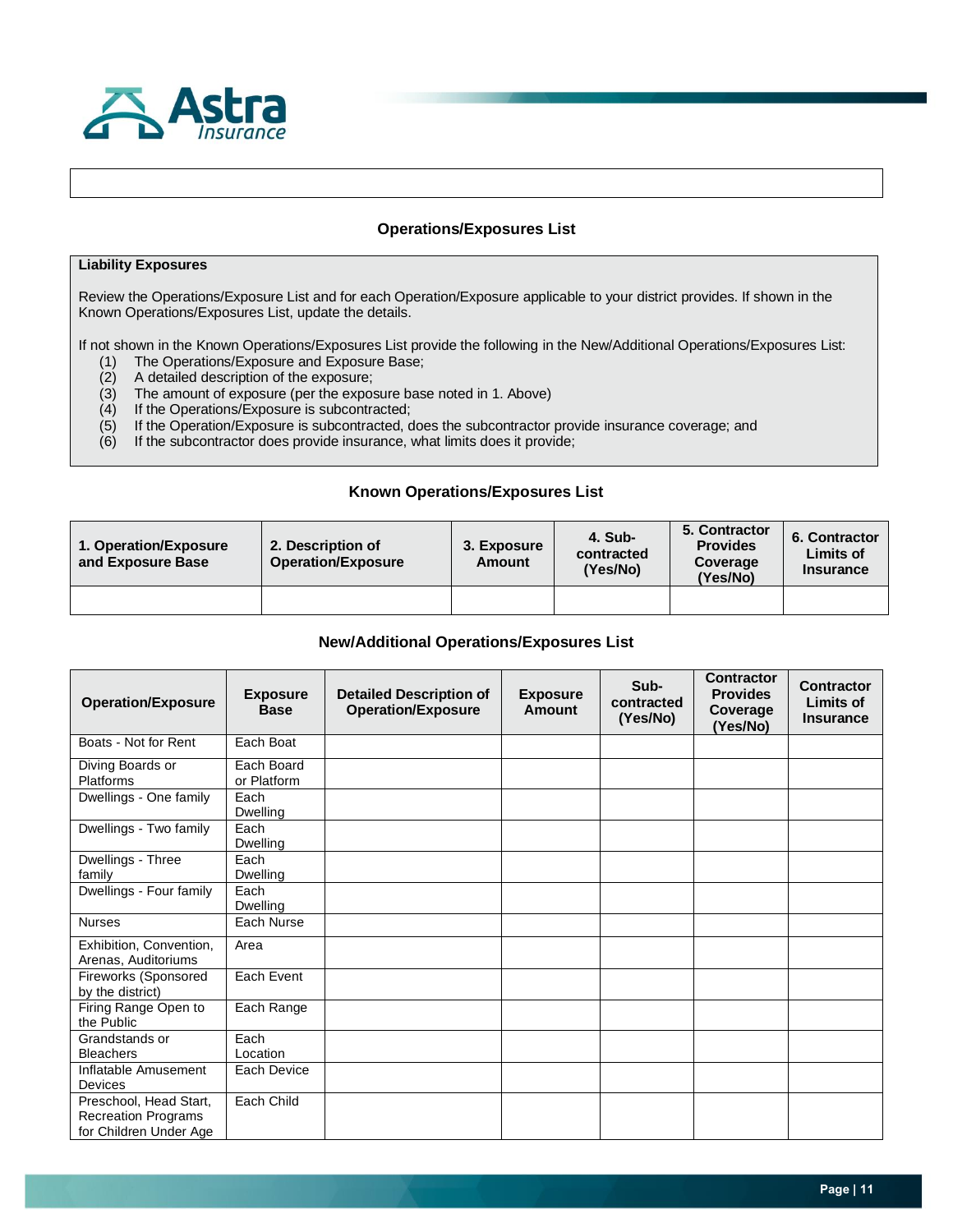

| <b>Operation/Exposure</b>                                                                            | <b>Exposure</b><br><b>Base</b>                      | <b>Detailed Description of</b><br><b>Operation/Exposure</b> | <b>Exposure</b><br><b>Amount</b> | Sub-<br>contracted<br>(Yes/No) | <b>Contractor</b><br><b>Provides</b><br>Coverage<br>(Yes/No) | <b>Contractor</b><br>Limits of<br><b>Insurance</b> |
|------------------------------------------------------------------------------------------------------|-----------------------------------------------------|-------------------------------------------------------------|----------------------------------|--------------------------------|--------------------------------------------------------------|----------------------------------------------------|
| 5                                                                                                    |                                                     |                                                             |                                  |                                |                                                              |                                                    |
| Restaurants - With No<br>Sale of Alcoholic<br>Beverages - Without<br>Table Service - With<br>Seating | Sales                                               |                                                             |                                  |                                |                                                              |                                                    |
| School - Public -<br>Elementary,<br>Kindergarten or Junior<br>High                                   | <b>ADA</b>                                          |                                                             |                                  |                                |                                                              |                                                    |
| Schools - Public - High                                                                              | <b>ADA</b>                                          |                                                             |                                  |                                |                                                              |                                                    |
| Schools - Public Trade<br>or Vocational                                                              | <b>ADA</b>                                          |                                                             |                                  |                                |                                                              |                                                    |
| <b>Skate Park</b>                                                                                    | Each Park                                           |                                                             |                                  |                                |                                                              |                                                    |
| Skating Rink - Ice                                                                                   | Each Rink                                           |                                                             |                                  |                                |                                                              |                                                    |
| Solar Energy Systems<br>(Solar Arrays or Solar<br>Panels)                                            | Each Array                                          |                                                             |                                  |                                |                                                              |                                                    |
| Stadiums (Greater than<br>5,000 seating)                                                             | Seating<br>Capacity<br><b>Greater Than</b><br>5.000 |                                                             |                                  |                                |                                                              |                                                    |
| Streets, Roads,<br>Highways or Bridges                                                               | Each Mile                                           |                                                             |                                  |                                |                                                              |                                                    |
| <b>Swimming Pools</b>                                                                                | Each Pool                                           |                                                             |                                  |                                |                                                              |                                                    |
| Waterslides                                                                                          | Each Slide                                          |                                                             |                                  |                                |                                                              |                                                    |
| <b>Wind Turbines</b>                                                                                 | Each Turbine                                        |                                                             |                                  |                                |                                                              |                                                    |
| Other                                                                                                | Each                                                |                                                             |                                  |                                |                                                              |                                                    |
| Other                                                                                                | Each                                                |                                                             |                                  |                                |                                                              |                                                    |
| Other                                                                                                | Each                                                |                                                             |                                  |                                |                                                              |                                                    |

Use additional pages to describe operations if needed.

| <b>General Information Questionnaire</b>                                                                     |                                          |  |                                                                                |    |   |  |  |
|--------------------------------------------------------------------------------------------------------------|------------------------------------------|--|--------------------------------------------------------------------------------|----|---|--|--|
| <b>Staff</b>                                                                                                 |                                          |  | <b>Number of ADA</b>                                                           |    |   |  |  |
| Administrative Personnel                                                                                     | #                                        |  | Elementary/Middle School Students (K-8)                                        |    | # |  |  |
| Teachers (Not including Substitute Teachers)                                                                 | #                                        |  | High School Students (9-12), including<br><b>Technical/Vocational Students</b> |    | # |  |  |
| Counselors                                                                                                   | #<br>#<br><b>Adult Eduction Students</b> |  |                                                                                |    |   |  |  |
| <b>Nurses</b>                                                                                                | #                                        |  |                                                                                |    |   |  |  |
| Psychologist                                                                                                 | #                                        |  |                                                                                |    |   |  |  |
| Other Employees (Not including Substitute<br>#<br>Teachers)                                                  |                                          |  |                                                                                |    |   |  |  |
| Technical/Vocational Schools, please submit a list of programs or student course guide for youth and adults. |                                          |  |                                                                                |    |   |  |  |
| Required For Educational Service Center (ESC)                                                                |                                          |  | <b>Total Payroll</b>                                                           | \$ |   |  |  |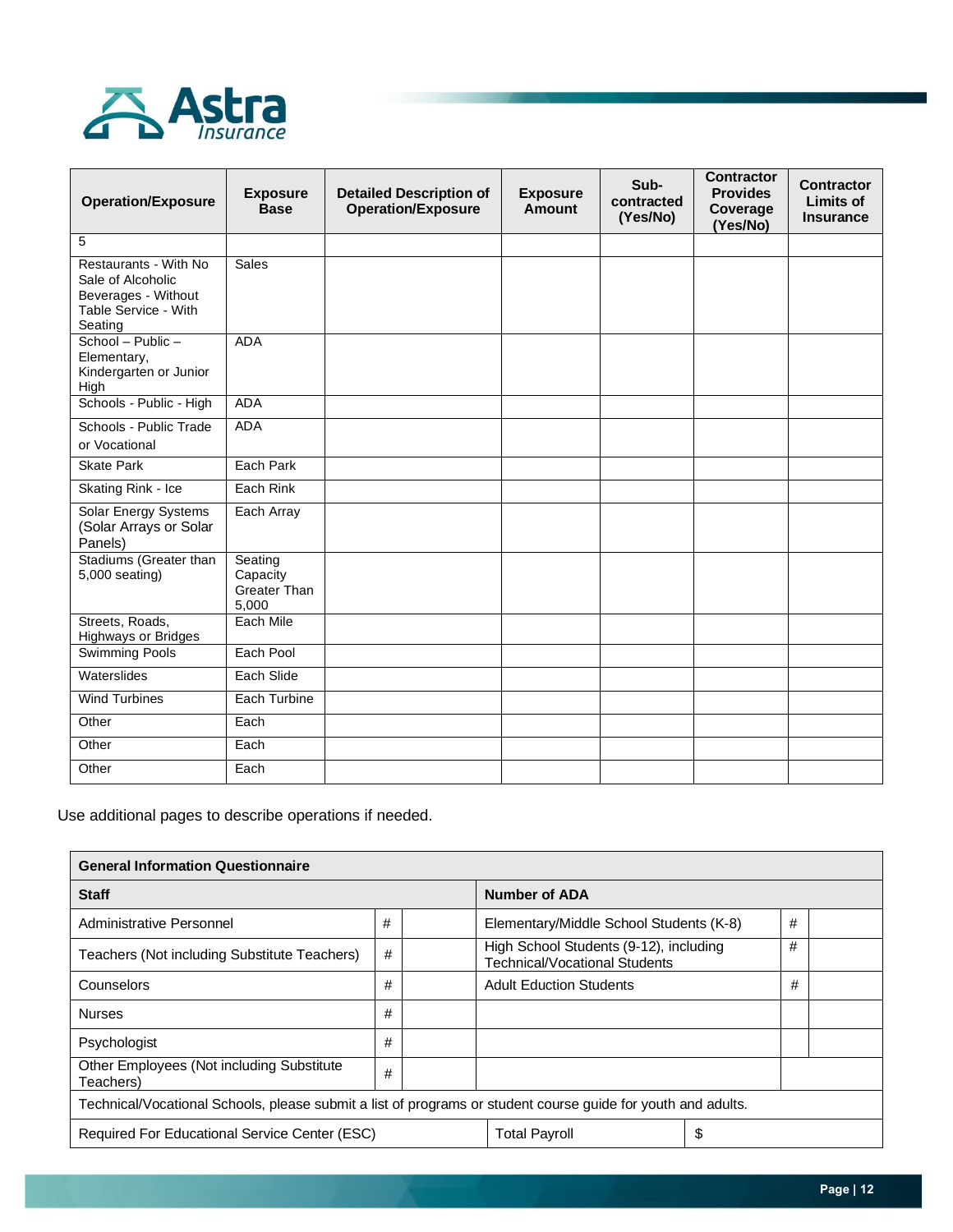

| Required for Education Related Entities Other than ESC, Public<br>School. Technical/Vocational School: | <b>Gross Expenditures</b> |  |
|--------------------------------------------------------------------------------------------------------|---------------------------|--|
| If Other than ESC, Public School or Technical/Vocational                                               |                           |  |
| School, describe the entity's purpose and operations/services                                          |                           |  |
| provided in detail or submit brochures, etc.:                                                          |                           |  |

| <b>Athletic Participation And Club Sports</b>                                                                                                                | Yes/No/Other |
|--------------------------------------------------------------------------------------------------------------------------------------------------------------|--------------|
| <b>Dive Team or Club</b>                                                                                                                                     |              |
| Number of dive participants.                                                                                                                                 |              |
| At what springboard and platform heights do the dive team/club participate?                                                                                  |              |
| <b>Equestrian Program or Club</b>                                                                                                                            |              |
| Number of equestrian participants?                                                                                                                           |              |
| If Yes, describe classes, activities, clubs and/or other programs, including number of horses,<br>hours of activity, length of program, location of stables. |              |
| If Yes, describe the qualifications of the instructor/teacher.                                                                                               |              |
| If Yes, describe the safety equipment, including type,<br>maintenance and inspection process and frequency.                                                  |              |
| Does the activity/program include any jumping?                                                                                                               |              |
| Does the district stable any horses?                                                                                                                         |              |
| <b>Gymnastics Team or Club</b>                                                                                                                               |              |
| Number of gymnastics participants.                                                                                                                           |              |
| Where do the gymnasts practice?                                                                                                                              |              |
| If at the district facilities, does the school have a competition spring floor exercise mat?                                                                 |              |
| Describe the qualifications of coaches.                                                                                                                      |              |
| Describe the apparatus on which the gymnasts participate and<br>the controls and safety feature for each.                                                    |              |
| Ice Hockey Team or Club                                                                                                                                      |              |
| Number of ice hockey participants.                                                                                                                           |              |
| <b>Sailing and Rowing</b>                                                                                                                                    |              |
| Number of participants in sailing, rowing and sculling.                                                                                                      |              |
| Describe the type, number and size of boats/shells/sculls.                                                                                                   |              |
| Where are practices held?                                                                                                                                    |              |
| Number and location of events.                                                                                                                               |              |
| <b>Ski Team or Club</b>                                                                                                                                      |              |
| Number of skiing participants.                                                                                                                               |              |
| Describe ski activites including type of skiing, ski facilities,<br>compeititive or recreational.                                                            |              |
| Number of trips of club/practices and meets of team.                                                                                                         |              |
| <b>Concussion</b>                                                                                                                                            |              |

┑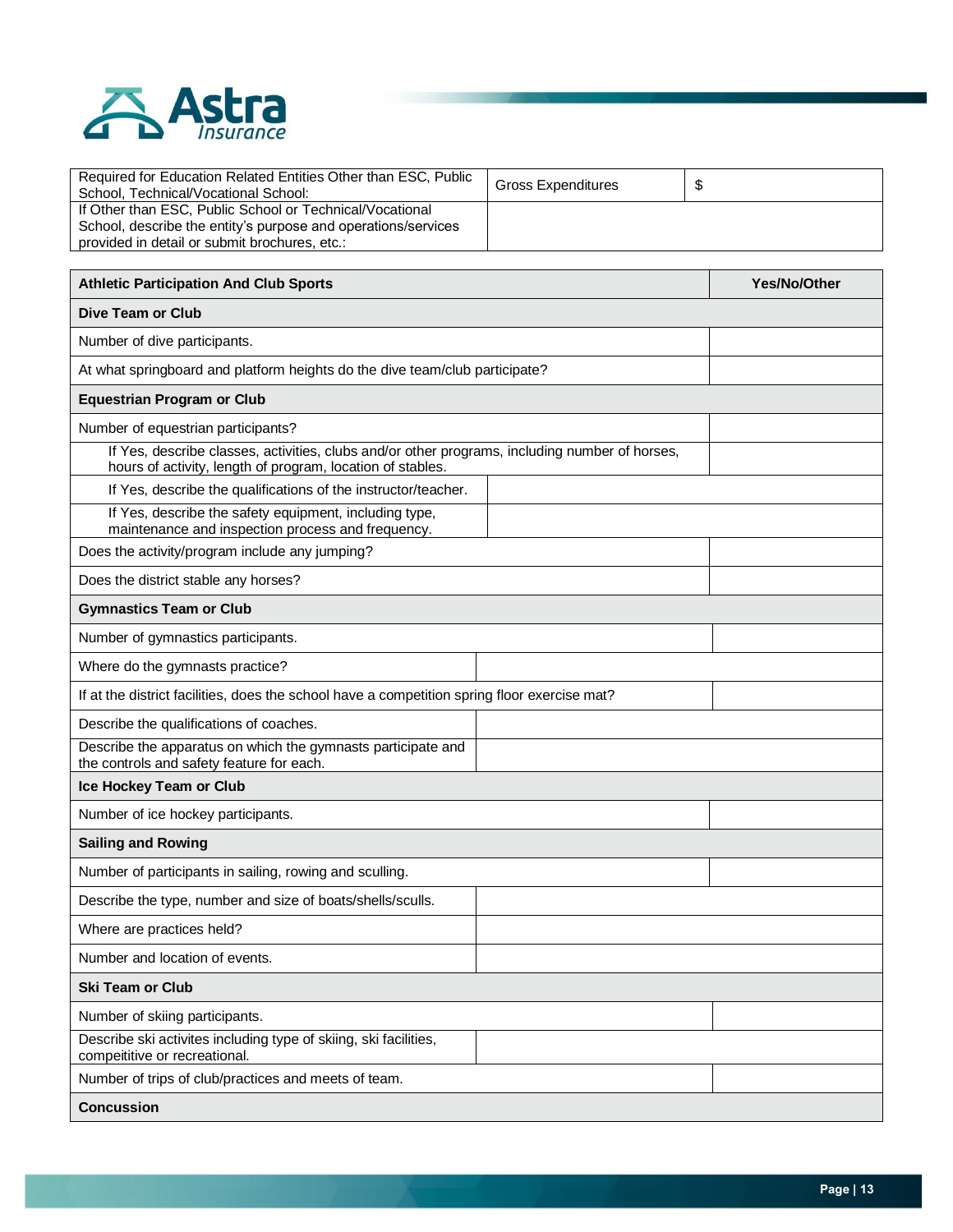

| What positions are required to have concussion identification<br>training?                                             |
|------------------------------------------------------------------------------------------------------------------------|
| Does the district provide student athletes and parents and concussion information each year of their<br>participation? |
| Does the district require a concussion history on athletic participants?                                               |
| Do coaches or athletic trainer use the following assessments:                                                          |
| <b>Balance Assessment</b>                                                                                              |
| <b>Mental Status Exam</b>                                                                                              |
| <b>Symptom Checklist</b>                                                                                               |
| Standardized Assessment of Concussion. (SAC)                                                                           |
| Are licensed health care professionals on hand at events for concussion evaluation?                                    |
| If yes, Describe which events, number of professionals,<br>qualifications, etc.                                        |
| Describe the districts concussion protocol and attach the<br>districts concussion protocol/policy.                     |

| <b>Broadcasting (Radio/TV)</b>                                                                                      | <b>Yes/No/Other</b> |
|---------------------------------------------------------------------------------------------------------------------|---------------------|
| Does the district operate a radio station that broadcasts beyond the perimeter of the school/entity<br>campus?      |                     |
| Does the district operate a television station that broadcasts beyond the perimeter of the school/entity<br>campus? |                     |
| Does the district allow advertising by third parties?                                                               |                     |
| Are all ads reviewed before being aired?                                                                            |                     |
| Total receipts?                                                                                                     |                     |
| Does the district own a transmission tower?                                                                         |                     |
| If Yes, describe the location and controls.                                                                         |                     |

| <b>Cheer / Spirit Squads</b>                                                                 |  | Yes / No / Other |
|----------------------------------------------------------------------------------------------|--|------------------|
| Does the district allow pyramids, mounts or other stunts by your cheerleaders/spirit squads? |  |                  |
| If Yes, provide the number of participants.                                                  |  |                  |
| If Yes, is the squad coed?                                                                   |  |                  |
| Does the squad follow NFHS Spirit Rules?                                                     |  |                  |
| If No, what rules does the squad follow?                                                     |  |                  |
| Are all coaches NFHS certified?                                                              |  |                  |
| If No, what are the coaches' qualifications?                                                 |  |                  |
| Does the squad participate in competitive events?                                            |  |                  |
| If Yes, provide the number of events per year.                                               |  |                  |
| If Yes, provide the number of events out of state.                                           |  |                  |
| Does the district provide transportation to all competitions?                                |  |                  |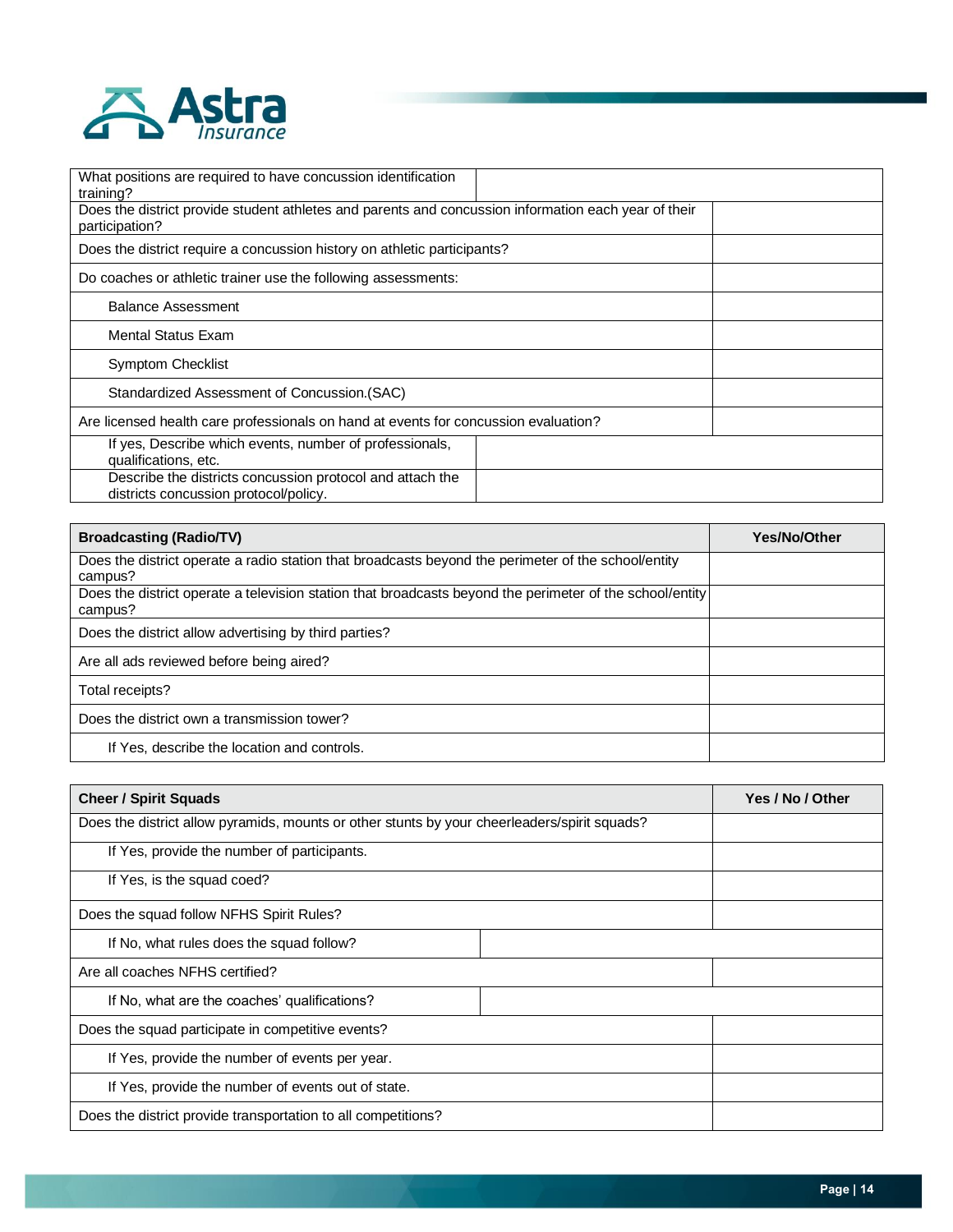

| .<br>if No<br>whc<br>nnes<br>°oviae<br>, transportation?<br>IJГ |  |
|-----------------------------------------------------------------|--|

| <b>Climbing Wall (Vertical) / Trapeze / Bungee</b>                                                                             |  | <b>Yes/No/Other</b> |
|--------------------------------------------------------------------------------------------------------------------------------|--|---------------------|
| Does the district have any owned vertiical climbing walls, trapeze, bungee or similar/related type of                          |  |                     |
| apparatus?                                                                                                                     |  |                     |
| If Yes, describe the exposure, including height, location of<br>facilities, and frequency of activity and age of participants. |  |                     |
| If Yes, describe the qualifications of the instructor/teacher.                                                                 |  |                     |
| If Yes, describe the safety equipment, including type,<br>maintenance and inspection process and frequency.                    |  |                     |
| If Yes, number of participants?                                                                                                |  |                     |

| <b>Contracted / Shared Services</b>                                                                                                               | <b>Yes/No/Other</b> |
|---------------------------------------------------------------------------------------------------------------------------------------------------|---------------------|
| Does the district subcontract any operations/services that are not specifically listed under other<br>Operations/Exposure List or questionnaires? |                     |
| If Yes, describe the operations.                                                                                                                  |                     |
| Does the district have written contracts governing all subcontracted operations?                                                                  |                     |
| If No, indicate which operations do not have written<br>contracts.                                                                                |                     |
| Does the district require certificates of insurance from each subcontractor?                                                                      |                     |
| What limits of insurance are required.                                                                                                            |                     |
| Does the district you have any shared services, joint service agreements or task forces?                                                          |                     |
| If Yes, describe the shared services and provide a copy<br>of the governing documents or contracts.                                               |                     |

| <b>Corporal Punishment</b>                                                            | <b>Yes/No/Other</b> |
|---------------------------------------------------------------------------------------|---------------------|
| Does the district allow corporal punishment?                                          |                     |
| If Yes, how many times was corporal punishment administered in the prior school year? |                     |
| If allowed, submit a copy of the corporal punishment policy.                          |                     |

| Internet / Website                                                                                                |  | Yes/No/Other |
|-------------------------------------------------------------------------------------------------------------------|--|--------------|
| Provide website address.                                                                                          |  |              |
| Who does website development and content updates?                                                                 |  |              |
| Is website content reviewed prior to release?                                                                     |  |              |
| Who reviews website content for accuracy, inappropriate<br>content, copyright infringement, etc?                  |  |              |
| Does the district allow third parties to advertise on your website?                                               |  |              |
| If Yes, do third parties sign waivers/releases for liability for the district for advertising on your<br>website? |  |              |
| Does the district have a specific Internet Usage policy for employees and students using district<br>property?    |  |              |
| Does the district have a cyber-bullying policy?                                                                   |  |              |
| Describe controls for student internet usage on district                                                          |  |              |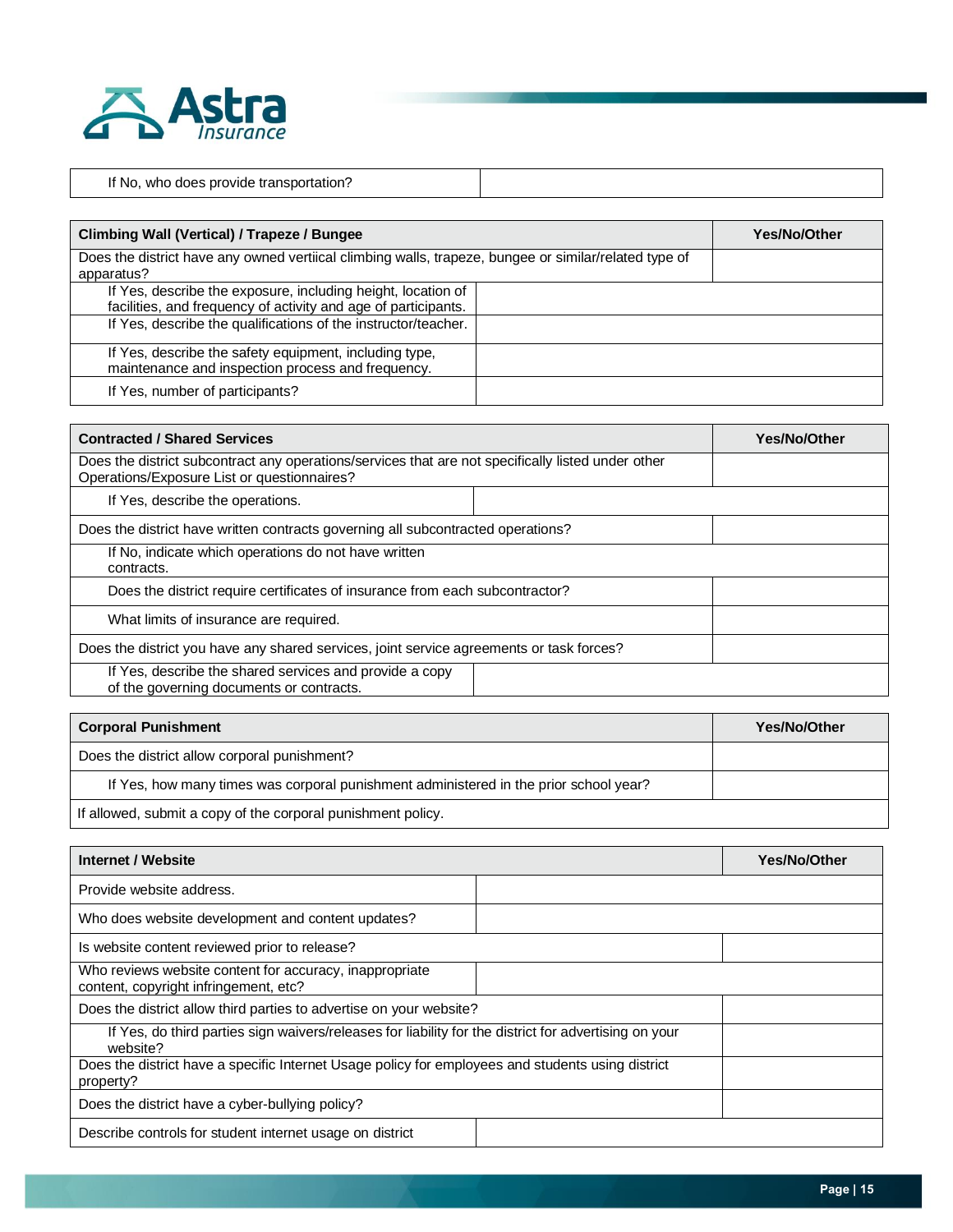

| property.                                                                                                                                     |  |              |
|-----------------------------------------------------------------------------------------------------------------------------------------------|--|--------------|
|                                                                                                                                               |  |              |
| Inflatable And Other Amusement Devices<br>Note: Inflatables and Amusement Devices are excluded and must be disclosed below to be covered      |  | Yes/No/Other |
| Does the district rent any inflatable devices?                                                                                                |  |              |
| How many does the district rent annually?                                                                                                     |  |              |
| How often does the district rent annually?                                                                                                    |  |              |
| Describe the inflatable device(s) rented.                                                                                                     |  |              |
| Does the vendor assemble and disassemble the inflatable device?                                                                               |  |              |
| Who operates the inflatable device?                                                                                                           |  |              |
| If Others, advise who?                                                                                                                        |  |              |
| Does the vendor provide evidence of Liability insurance showing at least \$1,000,000 per occurrence<br>limit?                                 |  |              |
| Is district named as an additional insured on the vendor policy?                                                                              |  |              |
| Who reviews the rental agreement?                                                                                                             |  |              |
| Is the rental agreement signed by an authorized district representative?                                                                      |  |              |
| Does the district own inflatable devices?                                                                                                     |  |              |
| How many does the district own?                                                                                                               |  |              |
| How often does the district used owned inflatables devices annually?                                                                          |  |              |
| Describe the owned inflatable devices.                                                                                                        |  |              |
| Are owned inflatable devices operated at entity sponsored events only?                                                                        |  |              |
| Are owned inflatable devices rented to others?                                                                                                |  |              |
| Does the district own or rent any other amusement devices? (ie: miniature trains, mechanical rides,<br>mobile zip line, mobile climbing wall, |  |              |
| If Yes, describe each device and whether it is owned or rented.                                                                               |  |              |

| Internships / Co-op Study / Health Service Clinicals                                                        |                     |                  |                         |  |
|-------------------------------------------------------------------------------------------------------------|---------------------|------------------|-------------------------|--|
| Does the district have students participating in:                                                           | Number of           | Number of        | <b>Duration of Work</b> |  |
|                                                                                                             | <b>Participants</b> | <b>Employers</b> | Program                 |  |
| Vocational Internships                                                                                      |                     |                  |                         |  |
| Externships (Job Shadowing)                                                                                 |                     |                  |                         |  |
| Co-op Studies                                                                                               |                     |                  |                         |  |
| Health Service Internships/Clinicals/Practicals                                                             |                     |                  |                         |  |
| <b>Internships / Co-op Study / Health Service Clinicals</b>                                                 |                     |                  | Yes/No/Other            |  |
| Does the district have documented responsibilities of the student, district, teacher and employer?          |                     |                  |                         |  |
| Does the district require certificates of insurance for General Liability and Workers Comp from the         |                     |                  |                         |  |
| emplover?                                                                                                   |                     |                  |                         |  |
| Does the district require the student/guardian to sign a waiver releasing the district from liability while |                     |                  |                         |  |
| participating?                                                                                              |                     |                  |                         |  |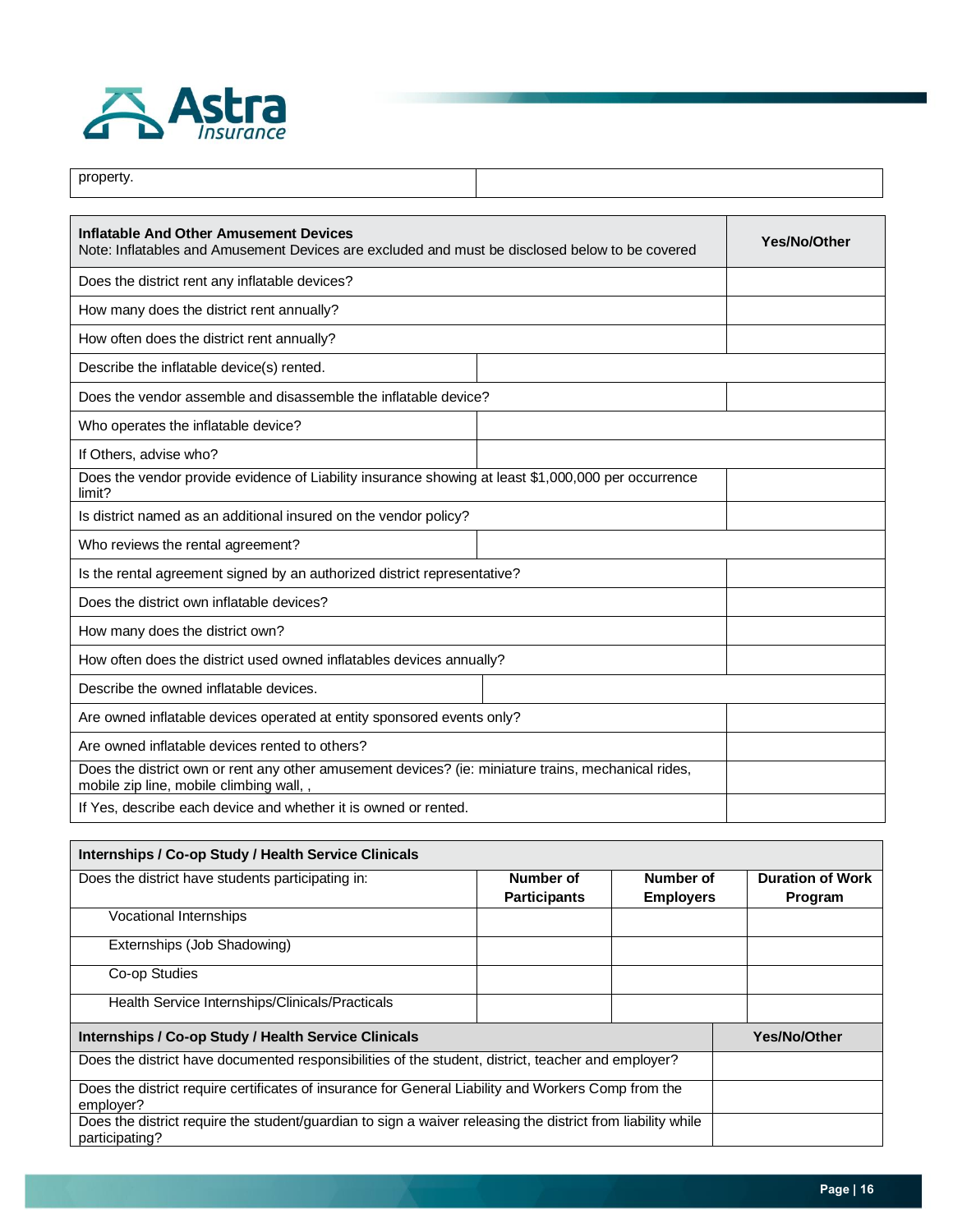

| Does the district provide the student accident or health insurance coverage?                                                                                                 |  |  |
|------------------------------------------------------------------------------------------------------------------------------------------------------------------------------|--|--|
| Is the district required to provide liability and/or professional coverage for any students while working<br>on internships?                                                 |  |  |
| If Yes, describe program requirements and coverages.                                                                                                                         |  |  |
| If Yes, provide a copy of all documentation outlining the responsibilities of the student, district employees and employer and<br>any waivers signed by student or employer. |  |  |
| Provide any additional information on Internships, externships,<br>co-op studies or health care clinicals/practicals.                                                        |  |  |

| <b>Pollution Exceptions</b><br>Indicate Yes or No if limited pollution is needed for the following operations. | Yes/No                                    |  |
|----------------------------------------------------------------------------------------------------------------|-------------------------------------------|--|
| Pesticide or herbicide chemical application                                                                    |                                           |  |
| Swimming pool chemical application for the sole purpose of treating water for recreational swimming            |                                           |  |
| Herbicide/Pesticide Applicators - Licenses                                                                     |                                           |  |
| Name of Licensed Applicator (Where required by State law)                                                      | <b>Copy of License</b><br><b>Provided</b> |  |
|                                                                                                                |                                           |  |

| Pre-School And/Or Head Start Program                                      |  |                                   |  |                                                    |                                       |
|---------------------------------------------------------------------------|--|-----------------------------------|--|----------------------------------------------------|---------------------------------------|
| <b>Type of Program</b>                                                    |  | <b>Number of Locations</b>        |  | <b>Average Daily Number of</b><br><b>Attendees</b> |                                       |
| Full preschool program for the children of staff and<br>students only     |  |                                   |  |                                                    |                                       |
| Full preschool program open to the public                                 |  |                                   |  |                                                    |                                       |
| Other types of programs (operated by others)                              |  |                                   |  |                                                    |                                       |
| Describe program(s) operated by others                                    |  |                                   |  |                                                    |                                       |
| <b>Staff</b>                                                              |  |                                   |  |                                                    |                                       |
| <b>Total number of Certified Childcare Providers</b>                      |  |                                   |  |                                                    |                                       |
| <b>Total number of Non-Certified Staff</b>                                |  |                                   |  |                                                    |                                       |
| <b>Total number of Volunteers</b>                                         |  |                                   |  |                                                    |                                       |
| Number of Children and Childcare Provider Ratios by Age Group             |  |                                   |  |                                                    |                                       |
| <b>Age Group</b>                                                          |  | <b>Maximum Number of Children</b> |  |                                                    | <b>Child/Childcare Provider Ratio</b> |
| Birth to 3 years of age                                                   |  |                                   |  |                                                    |                                       |
| 3 to 5 years of age                                                       |  |                                   |  |                                                    |                                       |
| Controls and Security for Pre-School and/or Head Start Program            |  |                                   |  |                                                    |                                       |
| Are criminal background checks performed on all employees and volunteers? |  |                                   |  |                                                    |                                       |
| If No, describe exceptions.                                               |  |                                   |  |                                                    |                                       |
| Is transportation provided by the district?                               |  |                                   |  |                                                    |                                       |
| If Yes, average number of children transported daily.                     |  |                                   |  |                                                    |                                       |
| If transporting children, number and type of vehicles used?               |  |                                   |  |                                                    |                                       |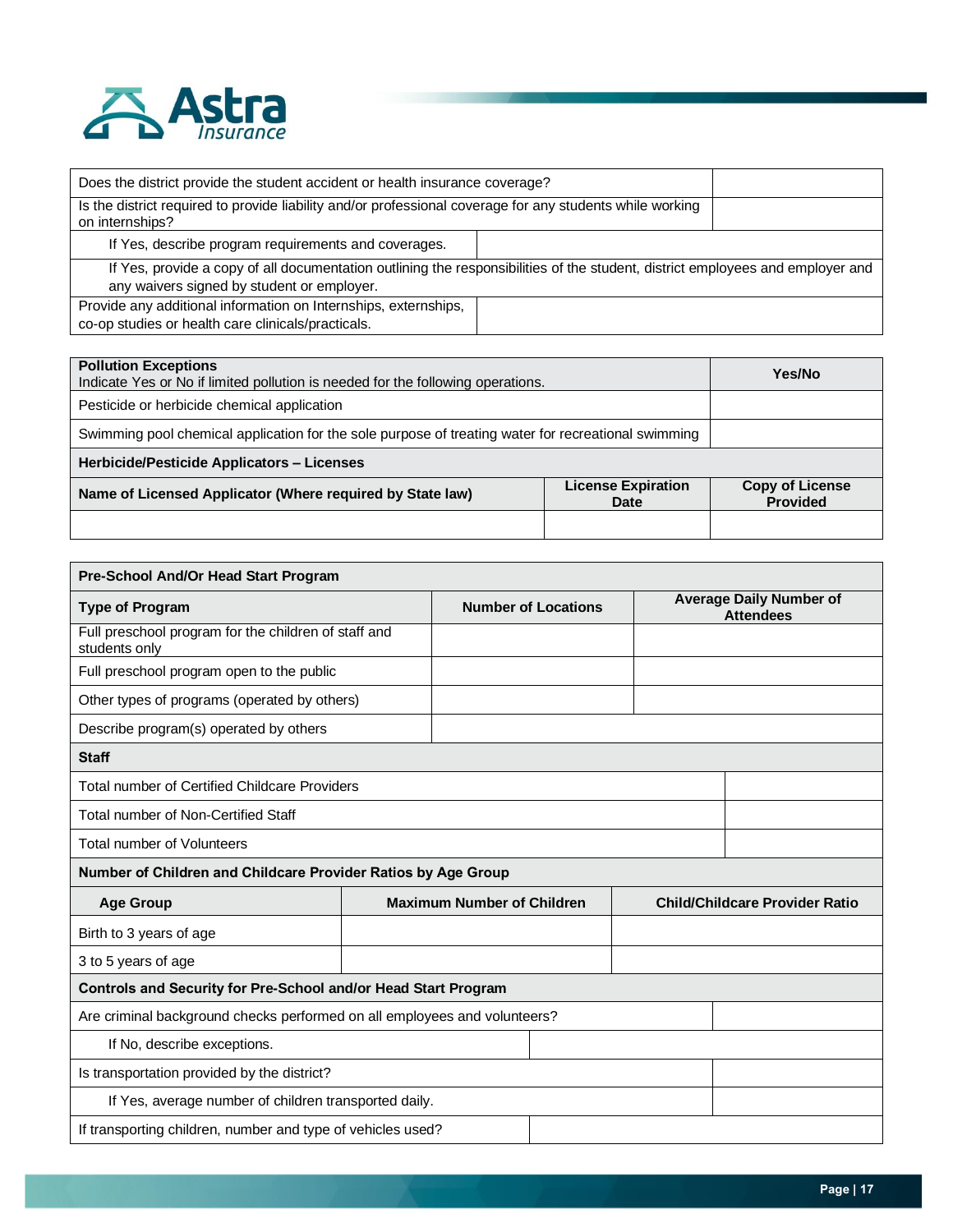

| Is any transportation done in employee or private autos?                                       |  |
|------------------------------------------------------------------------------------------------|--|
| If Yes, describe number of occurrences, number, type and owners<br>of vehicles.                |  |
| Are any off premises activities sponsored but the district?                                    |  |
| If Yes, describe number, location, supervision and duration of the<br>off premises activities. |  |
| Are any overnight activities sponsored by the district?                                        |  |
| If Yes, describe number, location, supervision and duration of the<br>overnight activities.    |  |

| <b>Rifle, Archery Or Pistol Ranges / Programs</b>                                                                                  | Yes/No/Other |
|------------------------------------------------------------------------------------------------------------------------------------|--------------|
| Does the district own or operate a rifle, archery or pistol range?                                                                 |              |
| If Yes, describe facility and controls in place during shooting.                                                                   |              |
| If Yes, describe the type of weapons used and if ammunition is<br>provided, stored or kept on premises.                            |              |
| Does the district offer rifle, archery or shooting programs or clubs?                                                              |              |
| If Yes, describe program or club including any offsite facilities and<br>weapons utilized and control in place for student safety. |              |
| Describe the instructor's qualifications.                                                                                          |              |
| Number of Participants                                                                                                             |              |
| Age of Participants                                                                                                                |              |

| <b>Sexual Abuse Injury</b>                                                                                                 | <b>Yes/No/Other</b> |
|----------------------------------------------------------------------------------------------------------------------------|---------------------|
| Is there a Sexual Abuse Prevention Program in effect?                                                                      |                     |
| Are all staff trained in policies/procedures relating to Sexual Abuse Prevention?                                          |                     |
| Do you include training in the recognition of sexual/physical abuse symptoms?                                              |                     |
| Do you have a documented procedure to report suspected abuse?                                                              |                     |
| Does the policy establish a "three person rule" to restrict one on one situations between<br>employee/volunteer and child? |                     |
| Does the policy establish if and when exceptions to the "three person rule" are permissible?                               |                     |
| Does the policy you require prior establishment of persons allowed to visit/pickup children?                               |                     |
| If No, describe exceptions.                                                                                                |                     |
| Did the district have separate Sexual Abuse Injury Coverage?                                                               |                     |
| If Yes, was the coverage Claims Made or Occurrence?                                                                        |                     |
| If Claims Made, current Sexual Abuse Injury retroactive date                                                               |                     |

| <b>Solar Array</b>                                | Yes/No/Other |  |
|---------------------------------------------------|--------------|--|
| Address                                           |              |  |
| Describe the locations proximity to any building. |              |  |
| Year built?                                       |              |  |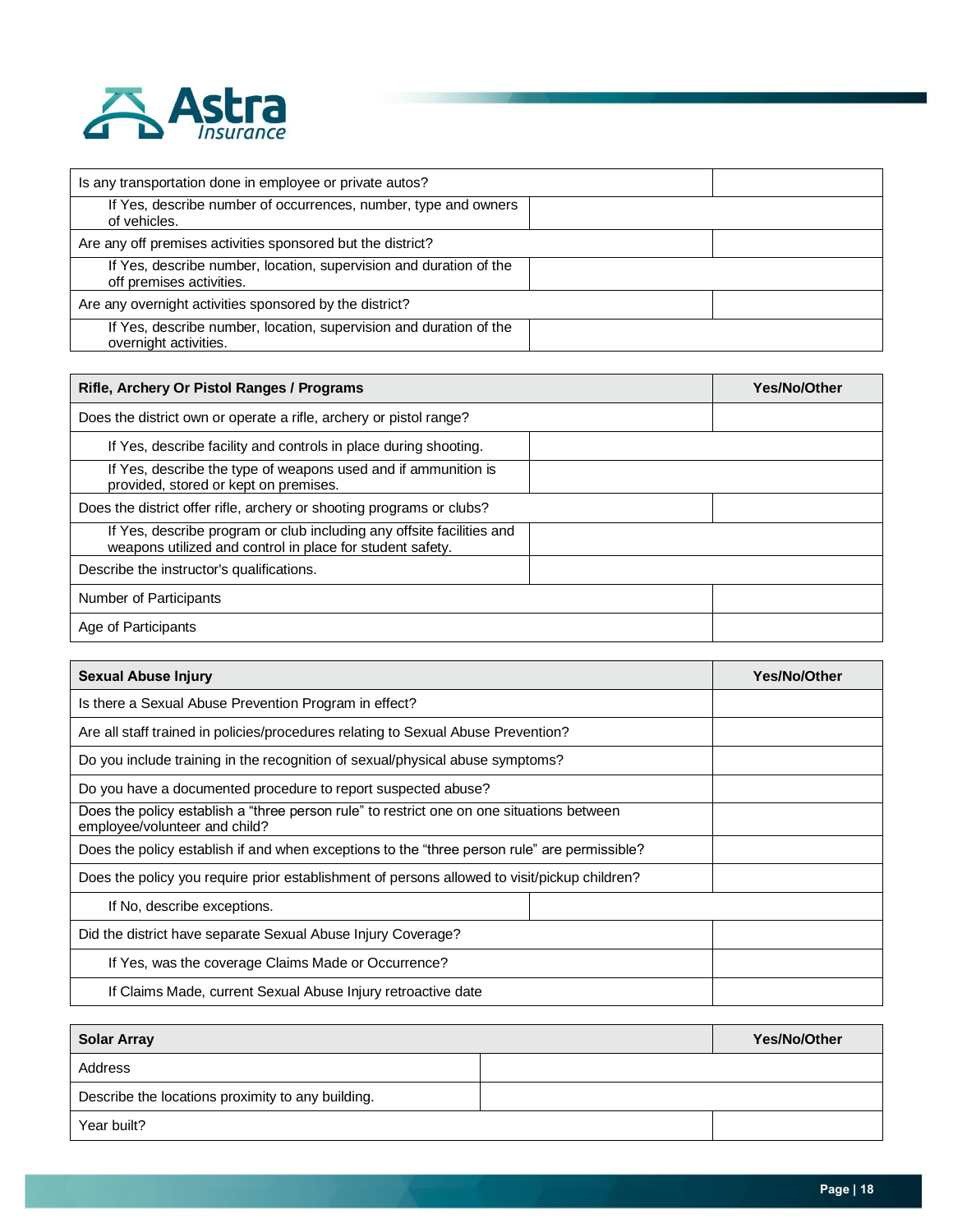

| Who is the manufacturer?                   |  |  |  |  |
|--------------------------------------------|--|--|--|--|
| Who is the installer?                      |  |  |  |  |
| Describe the maintenance schedule.         |  |  |  |  |
| Who is the service contractor?             |  |  |  |  |
| What is the maximum KVA?                   |  |  |  |  |
| What is the 100% Replacement Cost value?   |  |  |  |  |
| Do you sell excess power?                  |  |  |  |  |
| What is the 100% Business Income value?    |  |  |  |  |
| What is the current Business Income limit? |  |  |  |  |
| What is the current Extra Expense limit?   |  |  |  |  |
| Comments                                   |  |  |  |  |

| <b>Stadium (Seating Capacity &gt; 5,000)</b>                              | Yes/No/Other |  |
|---------------------------------------------------------------------------|--------------|--|
| Does the district own a stadium with seating capacity greater than 5,000? |              |  |
| If Yes, total seating capacity?                                           |              |  |
| Is facility leased to outside districts for others special events?        |              |  |
| If Yes, are certificates of insurance provided by the lessees?            |              |  |
| Describe non-school events held at stadium.                               |              |  |
| Describe stadium security during events.                                  |              |  |

| <b>Swimming Pools</b>                                                        | <b>Yes/No/Other</b> |  |
|------------------------------------------------------------------------------|---------------------|--|
| Number of pools owned or operated by the district?                           |                     |  |
| Are pool(s) open to the public?                                              |                     |  |
| If Yes, is the district responsible for operations while open to the public? |                     |  |
| If Yes, number of lifeguards per pool?                                       |                     |  |
| Number and height of diving apparatus/boards?                                |                     |  |
| Number and height of waterslides?                                            |                     |  |

| Therapy Animals - Ownership And Curriculum                 |  | Yes/No/Other |
|------------------------------------------------------------|--|--------------|
| Are any therapy animals present in the schools/facilities? |  |              |
| If Yes, provide the type and number of animals.            |  |              |
| If Yes, does the district own the animal(s)?               |  |              |
| Is the therapy animal registered?                          |  |              |
| Is the animal incorporated into the district's curriculum  |  |              |
| How often do therapy animals visit schools/facilities?     |  |              |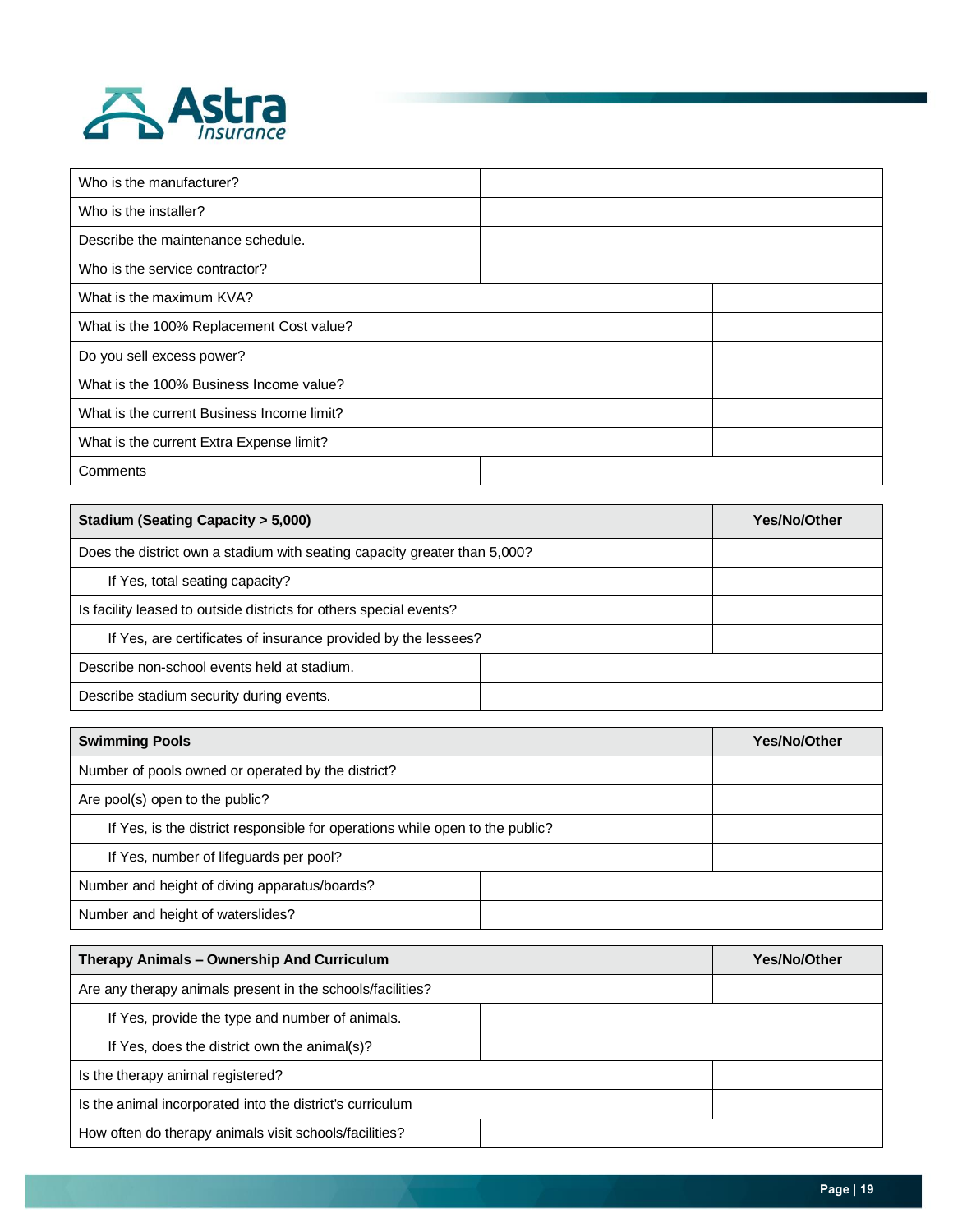

| Is the therapy animal on a leash or restraint in the presence of students? |  |  |
|----------------------------------------------------------------------------|--|--|
| Provide any additional information on therapy animal use and<br>controls.  |  |  |

| Watercraft - Owned                                   | Yes/No/Other |
|------------------------------------------------------|--------------|
| Describe any owned watercraft (including the type of |              |
| watercraft, number, size, operators, etc.).          |              |

| <b>Wind Turbines</b><br>Complete the Questions below for all turbines<br>Complete the Schedule below for each turbine | Yes/No/Other |  |  |
|-----------------------------------------------------------------------------------------------------------------------|--------------|--|--|
| What is the 100% Replacement Cost value?                                                                              |              |  |  |
| Do you sell excess power?                                                                                             |              |  |  |
| What is the 100% Business Income value?                                                                               |              |  |  |
| What is the current Business Income limit?                                                                            |              |  |  |
| What is the current Extra Expense limit?                                                                              |              |  |  |
| Comments                                                                                                              |              |  |  |

| Turbine<br># | Location | Year<br><b>Built</b> | <b>Manufacturer</b> | <b>Installer</b> | Height | <b>Maximum</b><br><b>KWA</b> | <b>Maintenance</b><br><b>Schedule</b> | Written<br>service<br>agreement<br>on file<br>(Yes/No) |
|--------------|----------|----------------------|---------------------|------------------|--------|------------------------------|---------------------------------------|--------------------------------------------------------|
|              |          |                      |                     |                  |        |                              |                                       |                                                        |
|              |          |                      |                     |                  |        |                              |                                       |                                                        |
|              |          |                      |                     |                  |        |                              |                                       |                                                        |

| <b>Other Operations Open To The Public</b>                                                                                |
|---------------------------------------------------------------------------------------------------------------------------|
| Describe any operations managed by you that are open to the public that are reported above? (ie. golf course, natatorium, |
| weight room, library, etc.)                                                                                               |
|                                                                                                                           |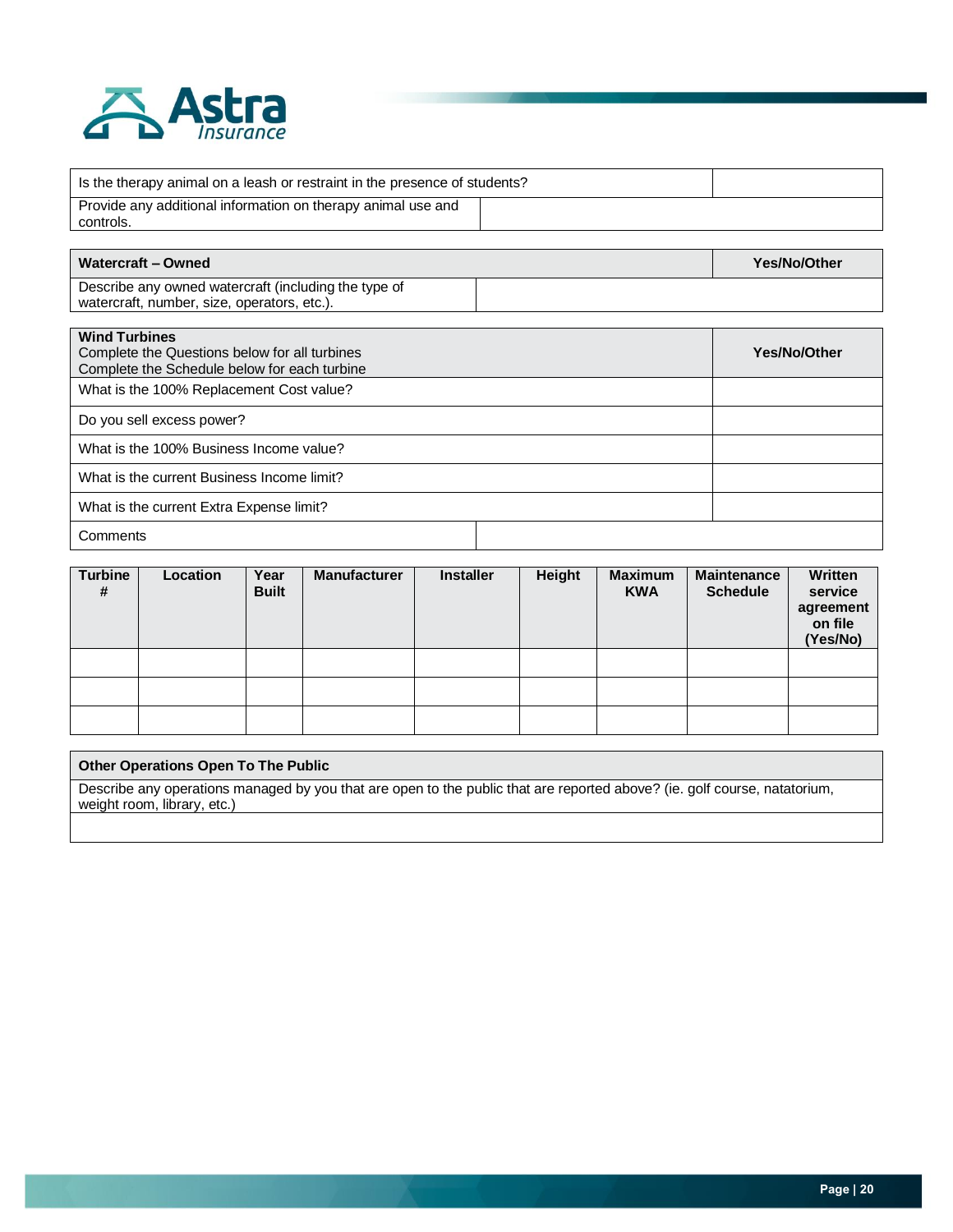

| <b>Special Events</b> |                                   |                                           |                                                                     |                                                                                        |                                                                                                |                                     |                  |                               |                                                                             |                                                                          |
|-----------------------|-----------------------------------|-------------------------------------------|---------------------------------------------------------------------|----------------------------------------------------------------------------------------|------------------------------------------------------------------------------------------------|-------------------------------------|------------------|-------------------------------|-----------------------------------------------------------------------------|--------------------------------------------------------------------------|
| <b>Name of Event</b>  | Average<br><b>Attend-</b><br>ance | <b>Describe/List</b><br><b>Activities</b> | Does Each<br><b>Vendor Provide</b><br>∟iability<br><b>Insurance</b> | Does Each<br><b>Vendor Name</b><br>the District on<br><b>Their</b><br><b>Insurance</b> | Vendor<br><b>Insurance</b><br><b>Policy</b><br><b>Minimum</b><br>Limits of<br><b>Insurance</b> | <b>Is Liguor</b><br><b>Provided</b> | #<br><b>Days</b> | Who<br>Serves/Sells<br>Liquor | ls a<br><b>Separate</b><br>Liguor<br>∟iability<br>Policy In<br><b>Place</b> | <b>Separate</b><br><b>Liquor Policy</b><br>Limits of<br><b>Insurance</b> |
|                       |                                   |                                           |                                                                     |                                                                                        |                                                                                                |                                     |                  |                               |                                                                             |                                                                          |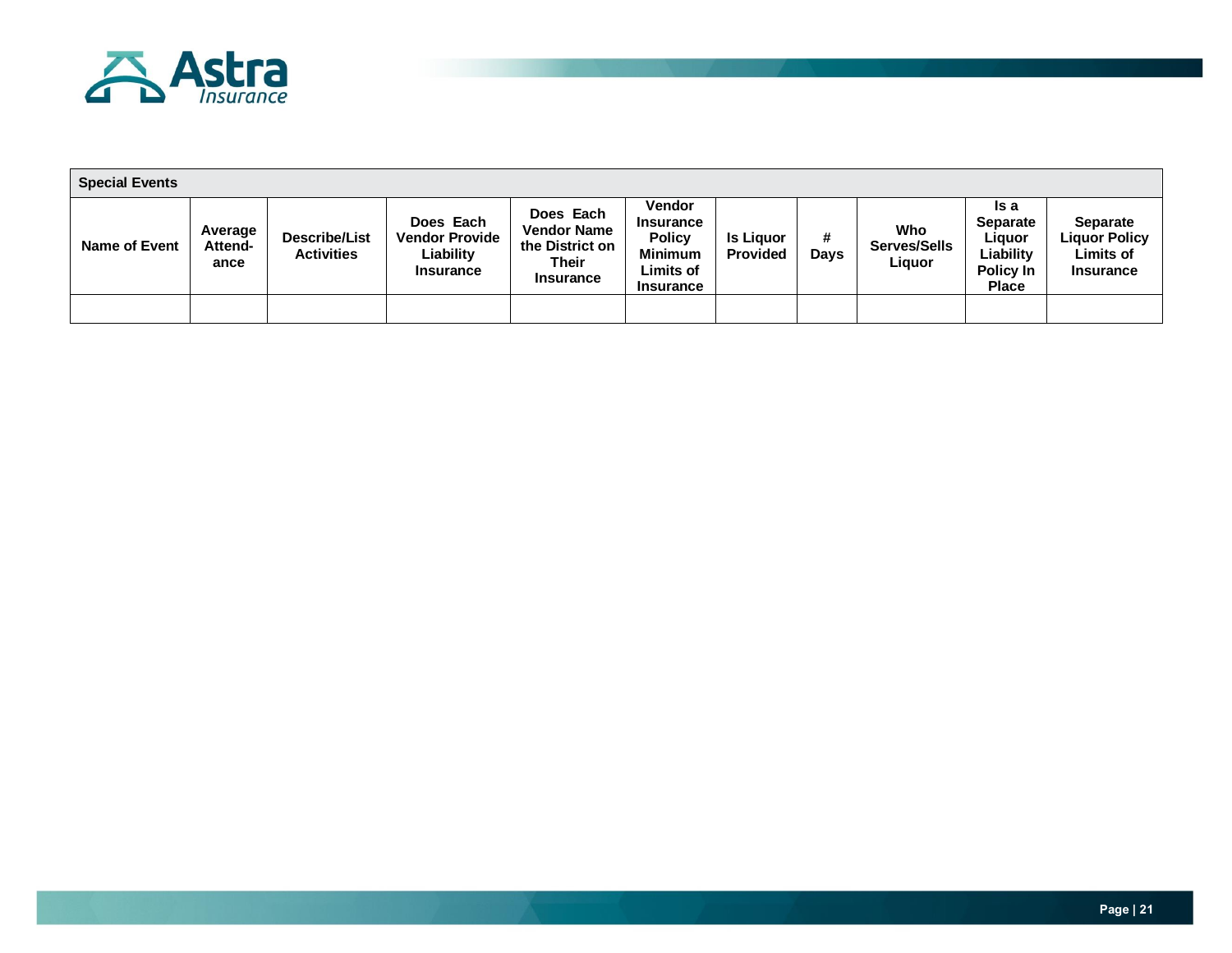

### **UNMANNED AERIAL SYSTEMS**

**Coverage Information – PLEASE ATTACH THE FOLLOWING**

- (1) A UAS schedule per the enclosed Schedule which includes the type and specifications of each UAV, specifications of the base station and transmitter, size and content of payload, description of the operations or intended use, the replacement cost and storage location.
- (2) A current list of certified UAS pilots and copies of the FAA Certificate of Authorization for each pilot.
- (3) Five years of loss runs from prior carriers for any years not covered through the Ohio Plan. The loss run reports should be no older than six months prior to the expiration date of the policy.

| <b>Limit and Deductibles</b>                                                  | Amount |
|-------------------------------------------------------------------------------|--------|
| Property Damage Deductible (Minimum Property Damage Deductible - \$1,000)     |        |
| Requested Liability Limit of Coverage (Maximum Limit of Coverage - \$500,000) |        |
| Liability Deductible (Minimum Liability Deductible – No Deductible)           |        |

| <b>UAS Questionnaire</b>                                                                      | <b>Yes/No/Other</b> |
|-----------------------------------------------------------------------------------------------|---------------------|
| Is there a Certificate of Authorization and Waiver (COA) from the FAA for your UAS operation? |                     |
| If Yes, what conditions are you approved for?                                                 |                     |
| How will information gathered be protected and controlled?                                    |                     |
| How is the navigation systems secured when not in use?                                        |                     |
| Are there UAS operations offshore or over other hazardous areas?                              |                     |
| If Yes, describe operations                                                                   |                     |
| Do your UAS operations include the application of chemicals?                                  |                     |
| If Yes, describe operations, locations and chemicals.                                         |                     |
| Describe lost communication procedures.                                                       |                     |

| <b>UAS Risk Management</b>                                                                                                      |                                                               |  |  |  |  |              |  |
|---------------------------------------------------------------------------------------------------------------------------------|---------------------------------------------------------------|--|--|--|--|--------------|--|
| Indicate with a X if the UAS includes the following safety controls?                                                            |                                                               |  |  |  |  |              |  |
| Fail Safe Technologies                                                                                                          | Geofencing<br>Low Battery Warning                             |  |  |  |  | Auto Landing |  |
| Indicate with a X if the district has written policies and procedures assessing the following?                                  |                                                               |  |  |  |  |              |  |
|                                                                                                                                 | Operating environment<br><b>Flight restrictions</b>           |  |  |  |  |              |  |
| Weather conditions                                                                                                              | Notification of those directly participating in the operation |  |  |  |  |              |  |
| Indicate with a X if the district has written policies and procedures addressing the following?                                 |                                                               |  |  |  |  |              |  |
| <b>Emergency Procedures</b>                                                                                                     |                                                               |  |  |  |  |              |  |
| <b>Contingency Procedures</b>                                                                                                   |                                                               |  |  |  |  |              |  |
| Roles and responsibilities of the pilot in command and any one operating the UAS under the<br>direction of the pilot in command |                                                               |  |  |  |  |              |  |
| Protection of individual privacy and civil rights                                                                               |                                                               |  |  |  |  |              |  |
| Retention, disclosure, destruction of information                                                                               |                                                               |  |  |  |  |              |  |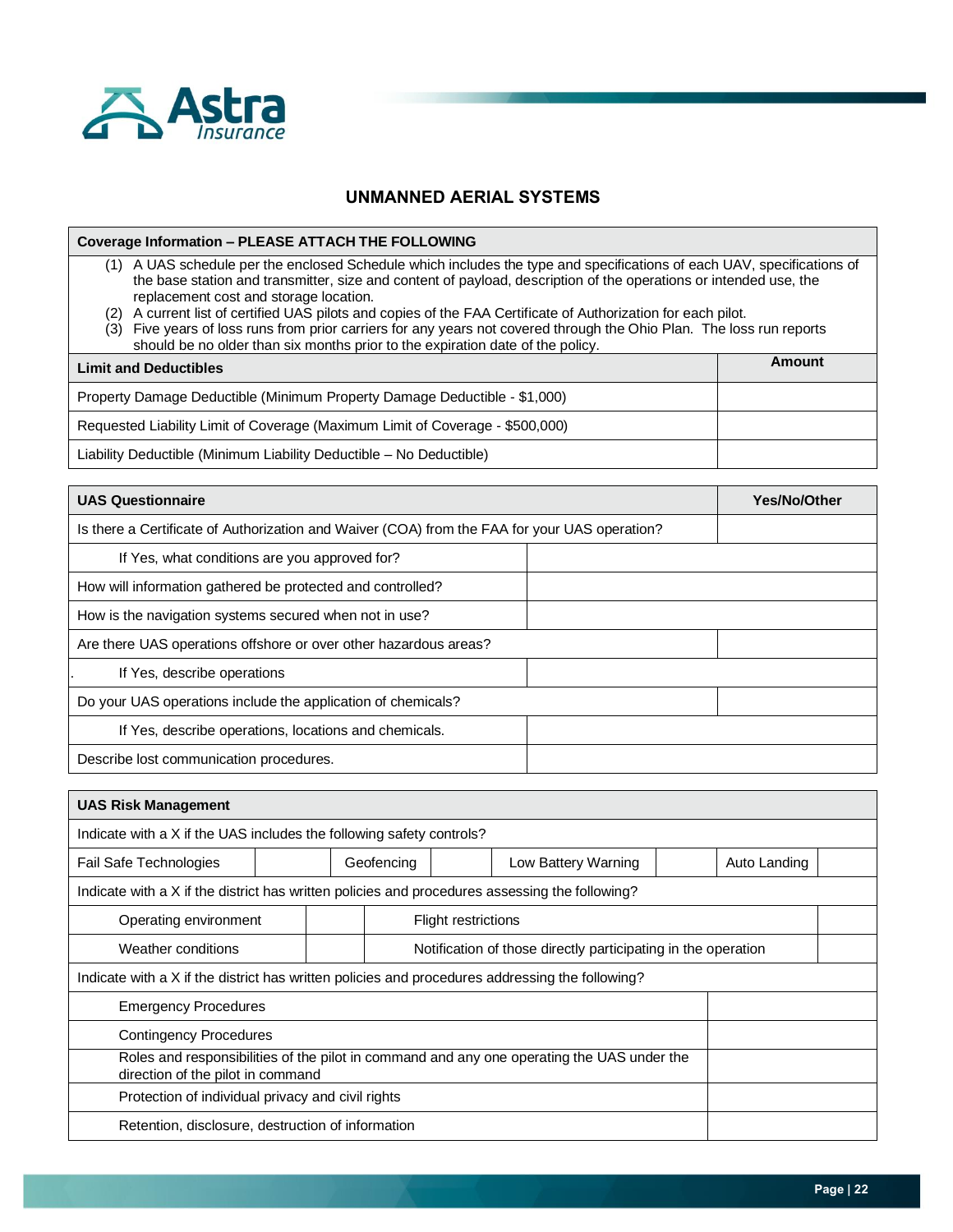

The need of warrants for law enforcement use

### **SECURITY AND LAW ENFORCEMENT LIABILITY COVERAGE**

| Security and Law Enforcement Liability - Occurrence Form       | Amount |
|----------------------------------------------------------------|--------|
| Security and Law Enforcement Liability - Each Wrongful Act     |        |
| Security and Law Enforcement Liability - Annual Aggregate      |        |
| Security and Law Enforcement Liability Deductible              |        |
| Is current Law Enforcement Coverage Occurrence or Claims Made? |        |
| If Claims Made, Current Law Enforcement Retroactive Date       |        |

| Security and Law Enforcement Medical Expense | Amount   |
|----------------------------------------------|----------|
| Any One Person                               | \$10,000 |
| Any One Accident                             | \$50,000 |

| <b>Security and Weapons on School Property</b>                                                                                                                         |       | Yes/No/Other |
|------------------------------------------------------------------------------------------------------------------------------------------------------------------------|-------|--------------|
| Number of armed school resource officers provided by local or county public entities?                                                                                  |       |              |
| Number of armed employed security or certified officers?                                                                                                               |       |              |
| Number of armed contracted security guards?                                                                                                                            |       |              |
| Number of unarmed school resource officers or security guards?                                                                                                         |       |              |
| Number of canine officers                                                                                                                                              |       |              |
| If personnel are contracted, does the school obtain a certificate of insurance from the contractor?                                                                    |       |              |
| If so, what limit of insurance is carried by the contractor?                                                                                                           |       |              |
| Hours of patrol by school resource officers or security guards?                                                                                                        |       |              |
| Does the district have a policy or plan to implement a policy within the next twelve months to allow<br>non-security staff to carry lethal weapons on school premises? |       |              |
| If Yes, indicate the number by type of staff:                                                                                                                          |       |              |
| Admin<br><b>Facilities</b><br>Teaching                                                                                                                                 | Other |              |
| Does the policy include the type of training required for non-security staff possessing lethal<br>weapons?                                                             |       |              |
| Describe the type of training required for non-security staff<br>possessing lethal weapons.                                                                            |       |              |
| Is tactical training required?                                                                                                                                         |       |              |
| What is the frequency of training?                                                                                                                                     |       |              |
| Does the policy include the following lethal weapon control measures:                                                                                                  |       |              |
| Use of force policy?                                                                                                                                                   |       |              |
| Constant possession definition?                                                                                                                                        |       |              |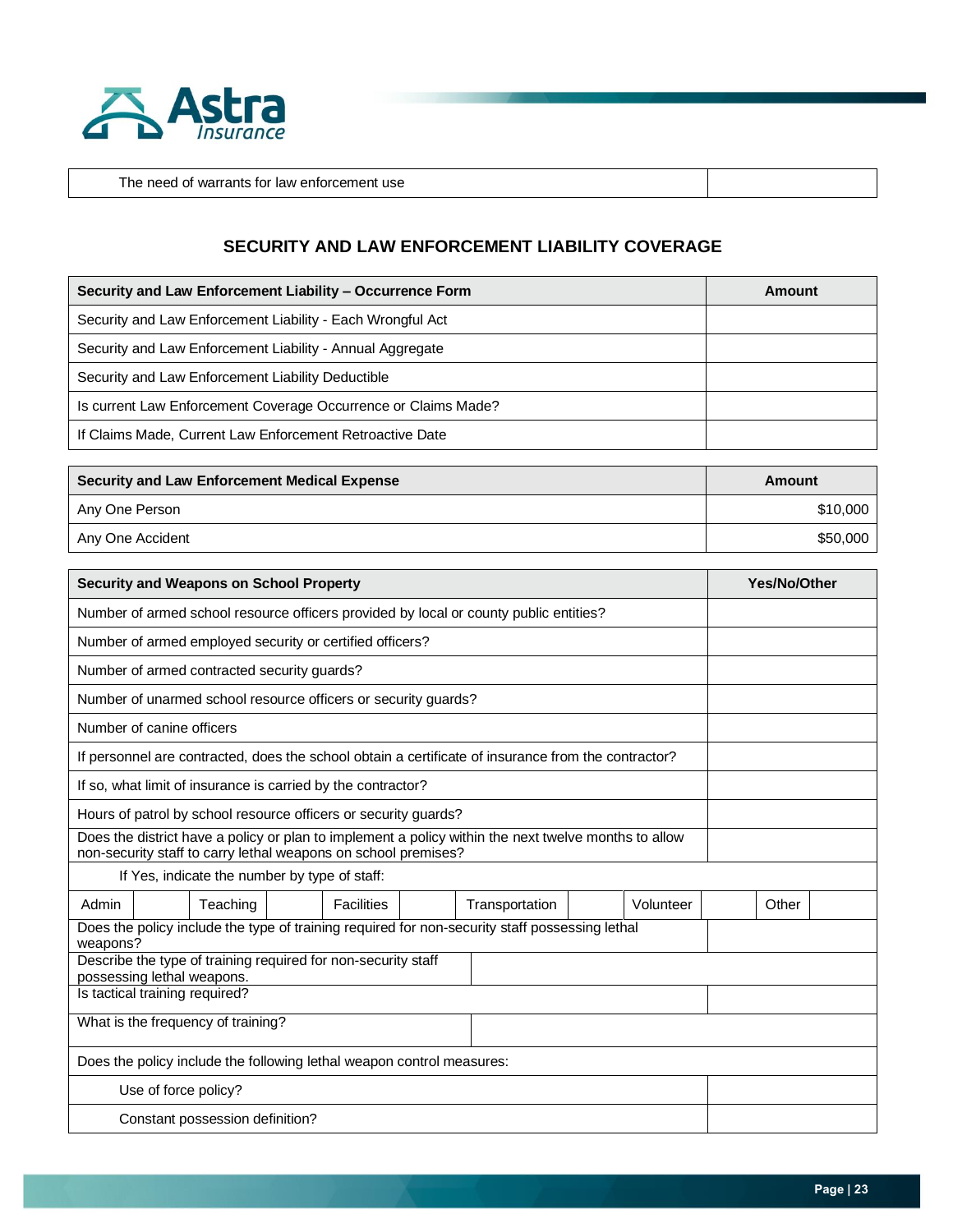

| Excluded areas of buildings, locations or vehicles?                                                                                                                                              |  |
|--------------------------------------------------------------------------------------------------------------------------------------------------------------------------------------------------|--|
| Contingency plans for absenteeism?                                                                                                                                                               |  |
| Have updated copies of each building's school safety plan been provided to all interested parties<br>including a list of persons authorized to carry lethal weapons and their assigned location? |  |
| Does the district have metal detectors or other screen devices?                                                                                                                                  |  |
| Does the district have surveillance cameras?                                                                                                                                                     |  |
| Are lock in and lockdown drills conducted with local law enforcement?                                                                                                                            |  |
| Has the district augmented its traditional response plans through A.L.I.C.E. or other active shooter<br>response enhancement options?                                                            |  |
| If Yes, describe the program.                                                                                                                                                                    |  |
| Comments, clarification or additional information.                                                                                                                                               |  |

# **EDUCATIONAL ERRORS AND OMISSIONS LIABILITY COVERAGE**

| <b>Educational Errors and Omissions Liability</b>                                   | Amount |
|-------------------------------------------------------------------------------------|--------|
| Educational Errors and Omissions Liability - Each Wrongful Act                      |        |
| Educational Errors and Omissions Liability - Annual Aggregate                       |        |
| Educational Errors and Omissions Liability Deductible                               |        |
| Is current Errors and Omissions Liability Coverage Occurrence or Claims Made?       |        |
| If Claims Made, Current Educational Errors and Omissions Liability Retroactive Date |        |

| <b>Non-Monetary Relief Defense</b>           | <b>Standard</b> | Amount |
|----------------------------------------------|-----------------|--------|
| Non-Monetary Relief Defense Annual Aggregate | \$25,000        |        |
| Non-Monetary Relief Defense Deductible       |                 |        |

| <b>General Information</b>                      | <b>Number</b> |
|-------------------------------------------------|---------------|
| Total number of board members/elected officials |               |

| <b>Educational Error and Omissions Questionnaire</b>                                                                                  | Yes/No/Other |  |
|---------------------------------------------------------------------------------------------------------------------------------------|--------------|--|
| Do newly board members/elected officials attend formal training sessions/seminars designed for new<br>board members/public officials? |              |  |
| Does legal counsel attend board meetings?                                                                                             |              |  |
| Is any annexation of territory or merger with another district planned or in consideration?                                           |              |  |
| If Yes, describe including time frame, student population, etc.                                                                       |              |  |
| Is any closure of a school or reduction in district operations planned or under consideration?                                        |              |  |
| If Yes, describe the school(s) to be closed and changes that may take place including<br>possible timeline.                           |              |  |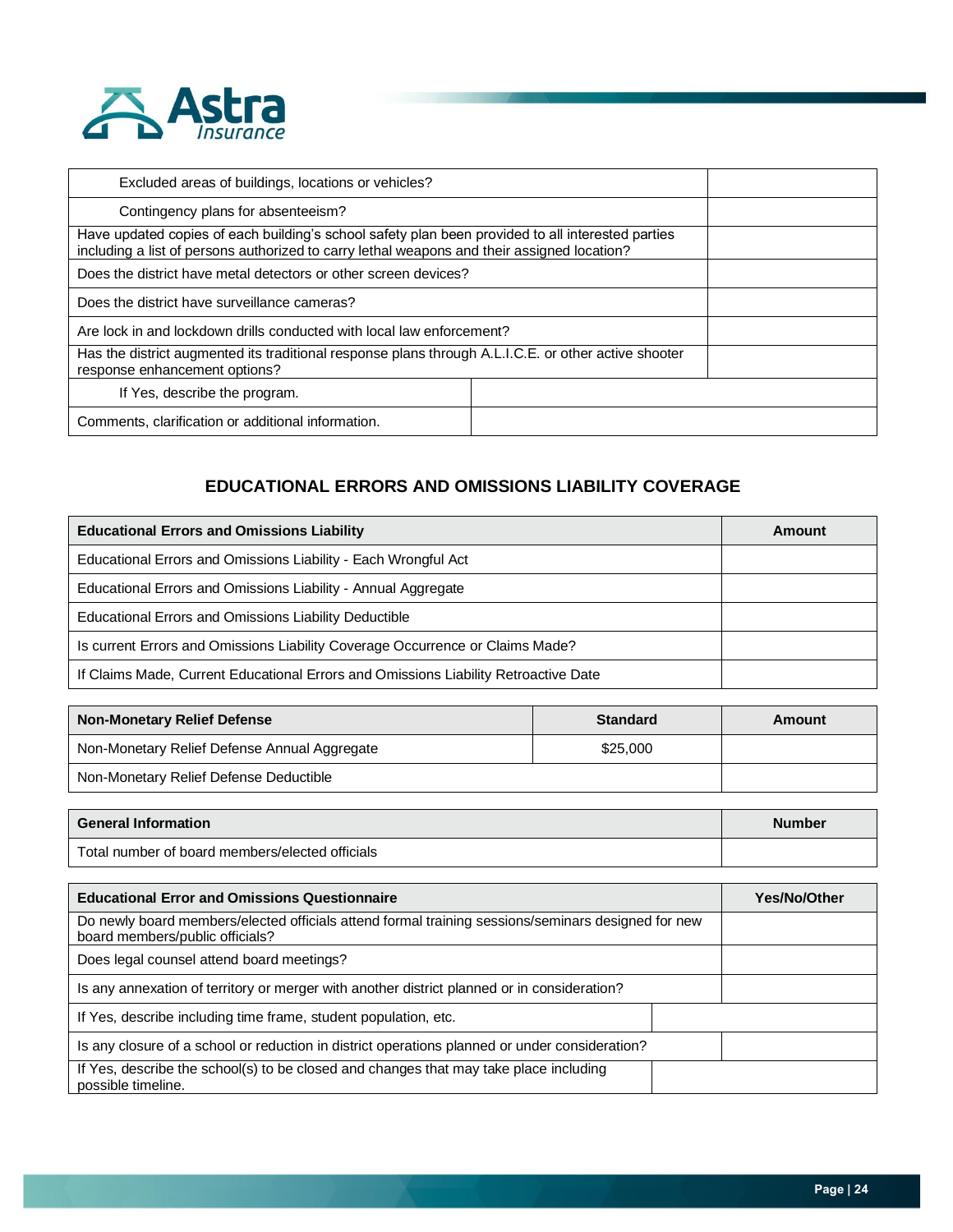

### **EMPLOYMENT PRACTICES LIABILITY COVERAGE**

| <b>Employment Practices Liability</b>                               | Amount |
|---------------------------------------------------------------------|--------|
| Employment Practices Liability - Each Wrongful Act                  |        |
| Employment Practices Liability - Annual Aggregate                   |        |
| <b>Employment Practices Liability Deductible</b>                    |        |
| Is current Employment Practices Coverage Occurrence or Claims Made? |        |
| If Claims Made, Current Employment Practices Retroactive Date       |        |

| <b>Back Wages</b>           | <b>Standard</b> | Amount |
|-----------------------------|-----------------|--------|
| Back Wages Annual Aggregate | \$50,000        |        |
| Back Wages Deductible       |                 |        |

| <b>Employment Practices Questionnaire</b>                                                                            | Yes/No/Other |
|----------------------------------------------------------------------------------------------------------------------|--------------|
| Are all prospective employees required to complete an employment application prior to hire?                          |              |
| Are references checked for all new hires?                                                                            |              |
| Do you have written employee policies and procedures?                                                                |              |
| Are the policies and procedures distributed or available to all employees?                                           |              |
| Does legal counsel review the employment policies and procedures?                                                    |              |
| When did legal counsel last review the employment policies and procedures?                                           |              |
| Are staff notified and provided training as needed when changes to the employee policies and<br>procedures are made? |              |
| Are terminations reviewed by legal counsel prior to final action being taken?                                        |              |
| What is the average turnover rate for the last five years?                                                           |              |
| What is the average number of involuntary terminations over the last five years?                                     |              |
| Are any layoffs/terminations planned for the current or subsequent year?                                             |              |
| If Yes, indicate the number and timing.                                                                              |              |
| What percentage of employees are in a union?                                                                         |              |

# **EDUCATIONAL AUTOMOBILE LIABILITY AND PHYSICAL DAMAGE COVERAGE**

| <b>Automobile Liability</b>                                            | Amount |
|------------------------------------------------------------------------|--------|
| Bodily Injury & Property Damage Liability Limit                        |        |
| Auto Liability Deductible                                              |        |
| Uninsured Motorist Limit - Each Accident (For PA options see below)    |        |
| Underinsured Motorist Limit – Each Accident (For PA options see below) |        |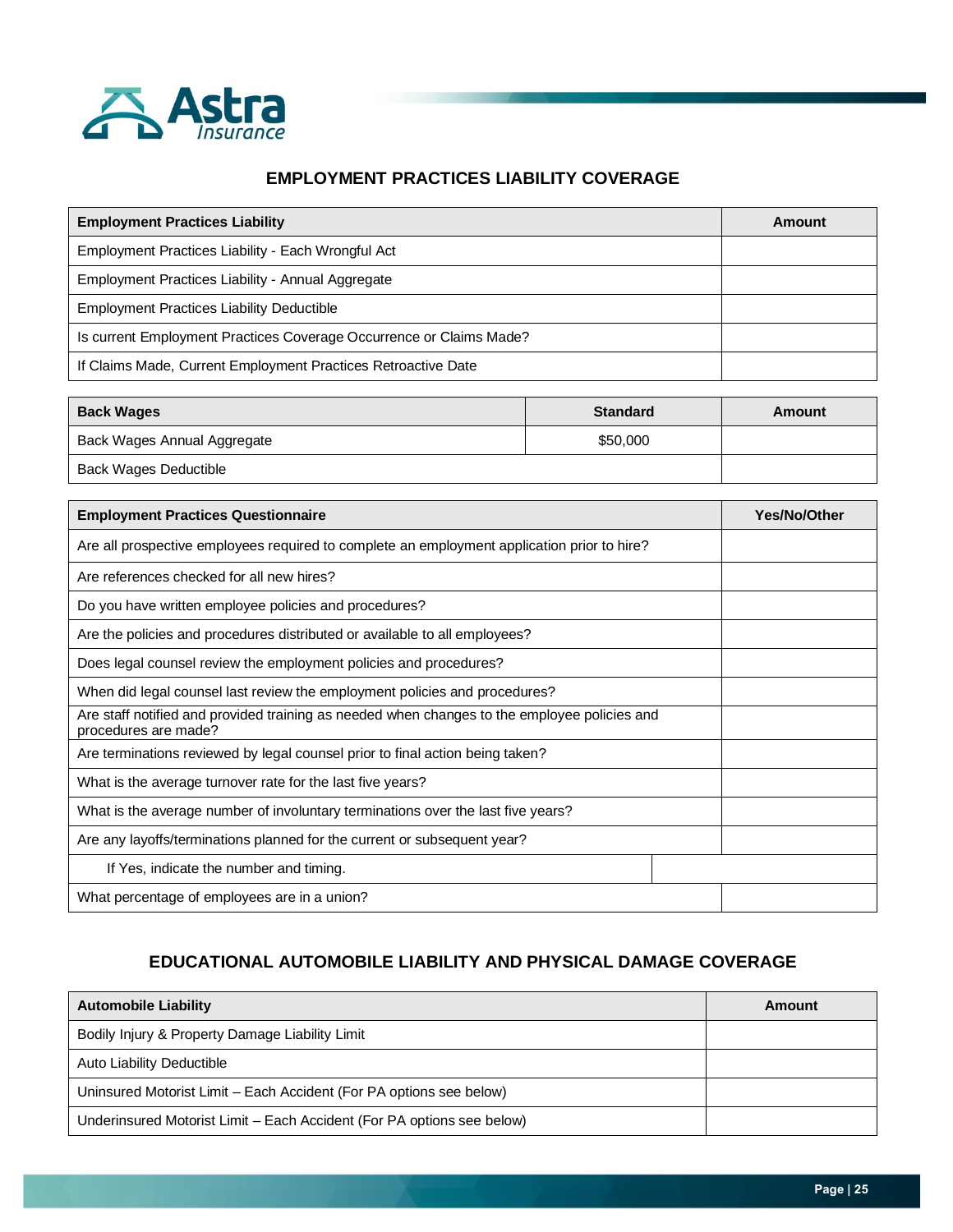

| <b>Medical Payments Limit</b>                              |                       |         |  |  |  |  |  |  |  |
|------------------------------------------------------------|-----------------------|---------|--|--|--|--|--|--|--|
| Pennsylvania Only<br>Amount                                |                       |         |  |  |  |  |  |  |  |
| Uninsured Motorist - Each Accident                         | Nonstacked<br>Stacked |         |  |  |  |  |  |  |  |
| Underinsured Motorists - Each Accident                     | Nonstacked<br>Stacked |         |  |  |  |  |  |  |  |
| Uninsured Motorists - Each Person/Each Accident            | Nonstacked            | Stacked |  |  |  |  |  |  |  |
| Underinsured Motorists – Each Person/Each Accident         |                       |         |  |  |  |  |  |  |  |
| First Party Benefits - Medical Expense                     |                       |         |  |  |  |  |  |  |  |
| First Party Benefits - Work Loss                           |                       |         |  |  |  |  |  |  |  |
| <b>First Party Benefits - Funeral</b>                      |                       |         |  |  |  |  |  |  |  |
| First Party Benefits - Accidental Death                    |                       |         |  |  |  |  |  |  |  |
| Combination First Party Benefits - Total Benefits Limit    |                       |         |  |  |  |  |  |  |  |
| <b>Combination First Party Benefits - Funeral</b>          |                       |         |  |  |  |  |  |  |  |
| <b>Combination First Party Benefits - Accidental Death</b> |                       |         |  |  |  |  |  |  |  |
| Extraordinary Medical Benefits - Amount                    |                       |         |  |  |  |  |  |  |  |

| <b>Hired Car Physical Damage</b> | Amount |
|----------------------------------|--------|
| Limit                            |        |
| Comprehensive Deductible         |        |
| <b>Collision Deductible</b>      |        |

# **AUTOMOBILE QUESTIONNAIRE AND SCHEDULES**

| <b>Fleet Coverage</b>                                                                                 | <b>Yes/No/Other</b> |
|-------------------------------------------------------------------------------------------------------|---------------------|
| Is any portion of your fleet not to be covered by this policy?                                        |                     |
| If Yes, indicate the number of vehicles and provide a certificate of insurance for those<br>vehicles. |                     |
| Is any portion of the district transportation contracted or leased from a third party?                |                     |
| If Yes, indicate the number of vehicles and the length of the contract or lease.                      |                     |
| If Yes, name of fleet contractor.                                                                     |                     |
| If there are multiple contractors provide the number of individual contractors.                       |                     |
| Describe who provides vehicles maintenance and how the district oversees safety<br>conditions         |                     |
| Describe process for substitute drivers for contracted vehicles.                                      |                     |
| Are buses used for other than school related activities?                                              |                     |
| If Yes, what activities?                                                                              |                     |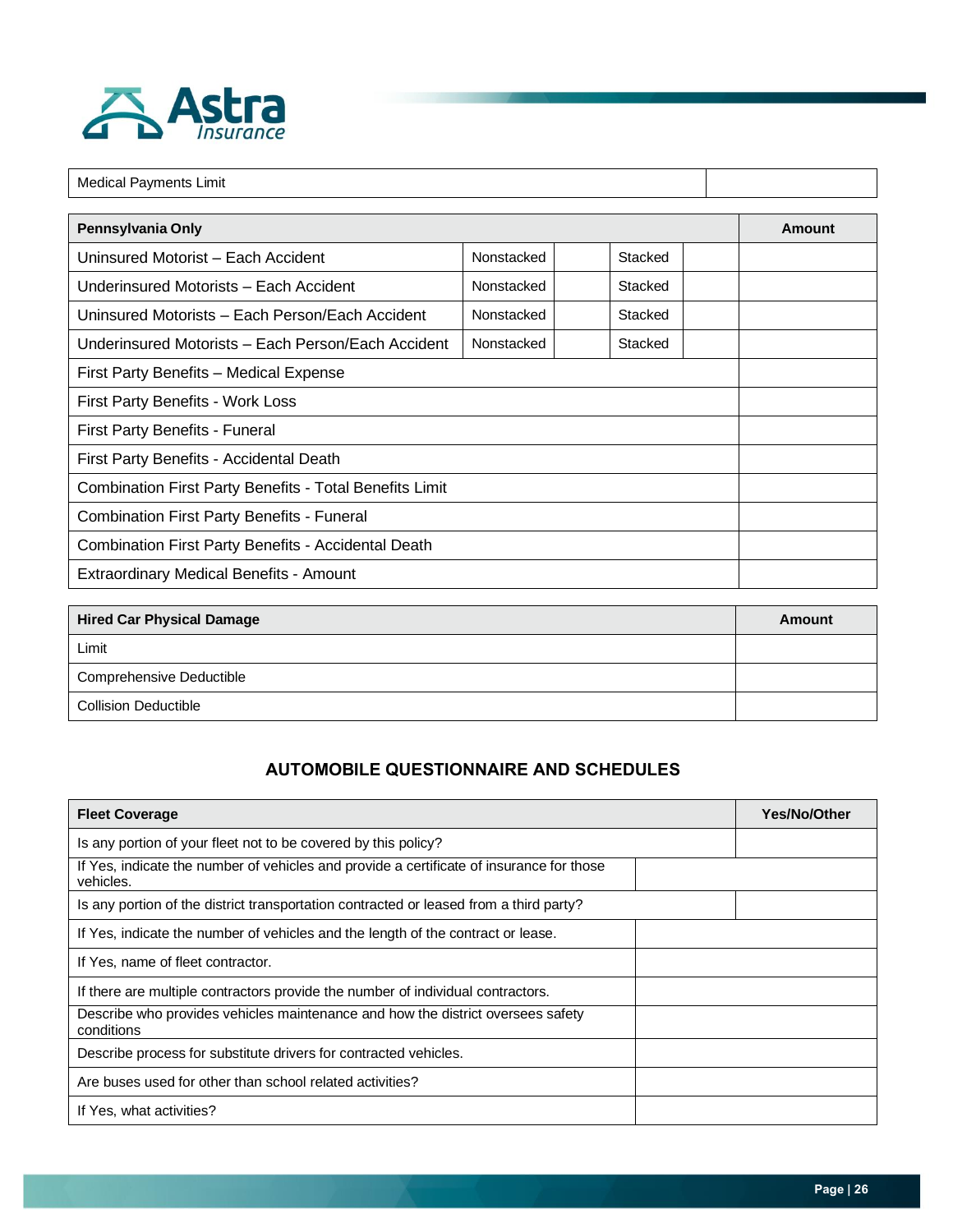

| Do you allow employees to use your owned vehicles for personal use?                                                |  |  |
|--------------------------------------------------------------------------------------------------------------------|--|--|
| If Yes, describe vehicle usage and employees.                                                                      |  |  |
| Number of employees who drive their own vehicles on school business                                                |  |  |
| Are Motor Vehicle Records checked prior to hiring?                                                                 |  |  |
| Are Motor Vehicle Records checked on an ongoing basis?                                                             |  |  |
| Is there a formal accident investigation process?                                                                  |  |  |
| Is there a driver incentive program in place?                                                                      |  |  |
| Provide the address, security details and total values of any location where more than<br>\$3,000,000 are garaged. |  |  |

| <b>Automotive Technology Program Questionnaire</b><br>Complete only if your district has an Automotive Technology Program                                                                                                            | <b>Yes/No/Other</b> |
|--------------------------------------------------------------------------------------------------------------------------------------------------------------------------------------------------------------------------------------|---------------------|
| Are employees or privately owned customer vehicles repaired in any Auto Technology class?                                                                                                                                            |                     |
| Are students permitted to drive privately owned/customer vehicles as part of any automotive training<br>program?                                                                                                                     |                     |
| If No, stop here and proceed to schedules                                                                                                                                                                                            |                     |
| Are students permitted to drive privately owned/customer vehicles on public roads?<br>If No, stop here and proceed to "schedules".                                                                                                   |                     |
| Do students who are permitted to drive privately owned/customer vehicles provide proof of a current<br>driver's license?                                                                                                             |                     |
| Are students required to show proof of personal auto insurance?                                                                                                                                                                      |                     |
| Is a Motor Vehicles Record (MVR) abstract obtained from the State for each student?                                                                                                                                                  |                     |
| Is a parent or legal guardian permission slip signed and on file for minors, acknowledging that their<br>personal auto insurance will cover the student?                                                                             |                     |
| Is there some form of a customer service agreement completed in the original work order that gives the<br>student permission to drive a customer's vehicles and that acknowledges that the owner has insurance<br>covering the auto? |                     |
| Describe any internal rules, policies and or procedures that you may<br>have developed and use to help control any exposures when a student<br>drives a customer's vehicle.                                                          |                     |

### **Vehicle Schedule Coverage Information – PLEASE ATTACH THE FOLLOWING**

A vehicle schedule which includes the vehicle description, department, cost new or replacement cost (only fire/ambulance vehicles), vehicle identification number (VIN) and storage location. The vehicle description must include year, make and model.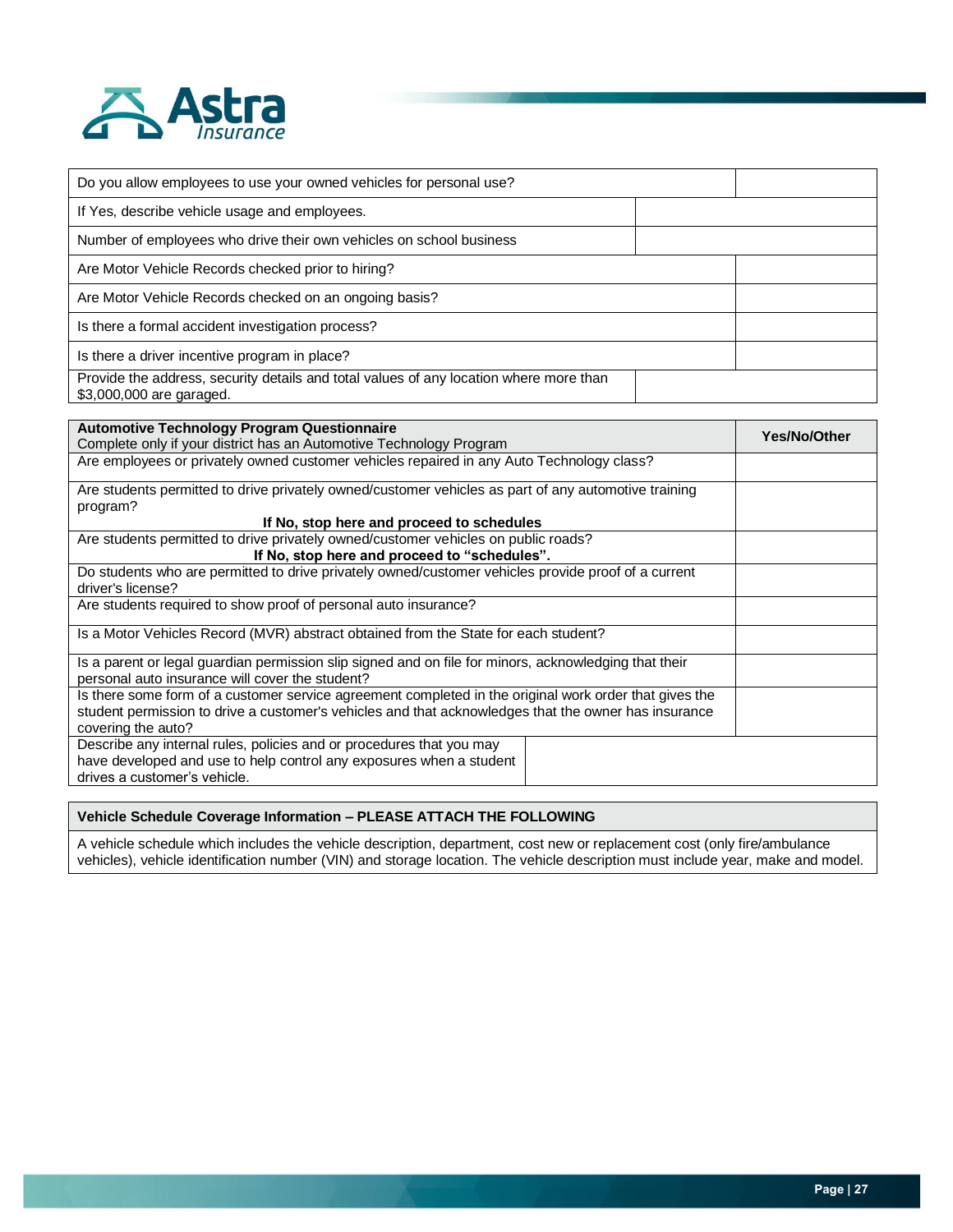

| <b>Vehicle Schedule</b> |      |            |            |         |                                  |            |                             |                        |                             |              |                                |                                                    |  |      |                               |
|-------------------------|------|------------|------------|---------|----------------------------------|------------|-----------------------------|------------------------|-----------------------------|--------------|--------------------------------|----------------------------------------------------|--|------|-------------------------------|
|                         |      |            |            | Name on | <b>Address on</b>                |            | <b>Physical Damage</b>      |                        |                             |              |                                |                                                    |  |      |                               |
| Veh                     | Year | Make/Model | <b>VIN</b> |         | <b>Registration</b> Registration | Department | Garaging<br><b>Location</b> | <b>GVW</b><br>(Trucks) | <b>Bus</b><br>Capacity Code | <b>Class</b> | <b>Auto Cost</b><br><b>New</b> | <b>Bus</b><br><b>Replacement Valuation</b><br>Cost |  | Comp | Coll<br>Deductible Deductible |
|                         |      |            |            |         |                                  |            |                             |                        |                             |              |                                |                                                    |  |      |                               |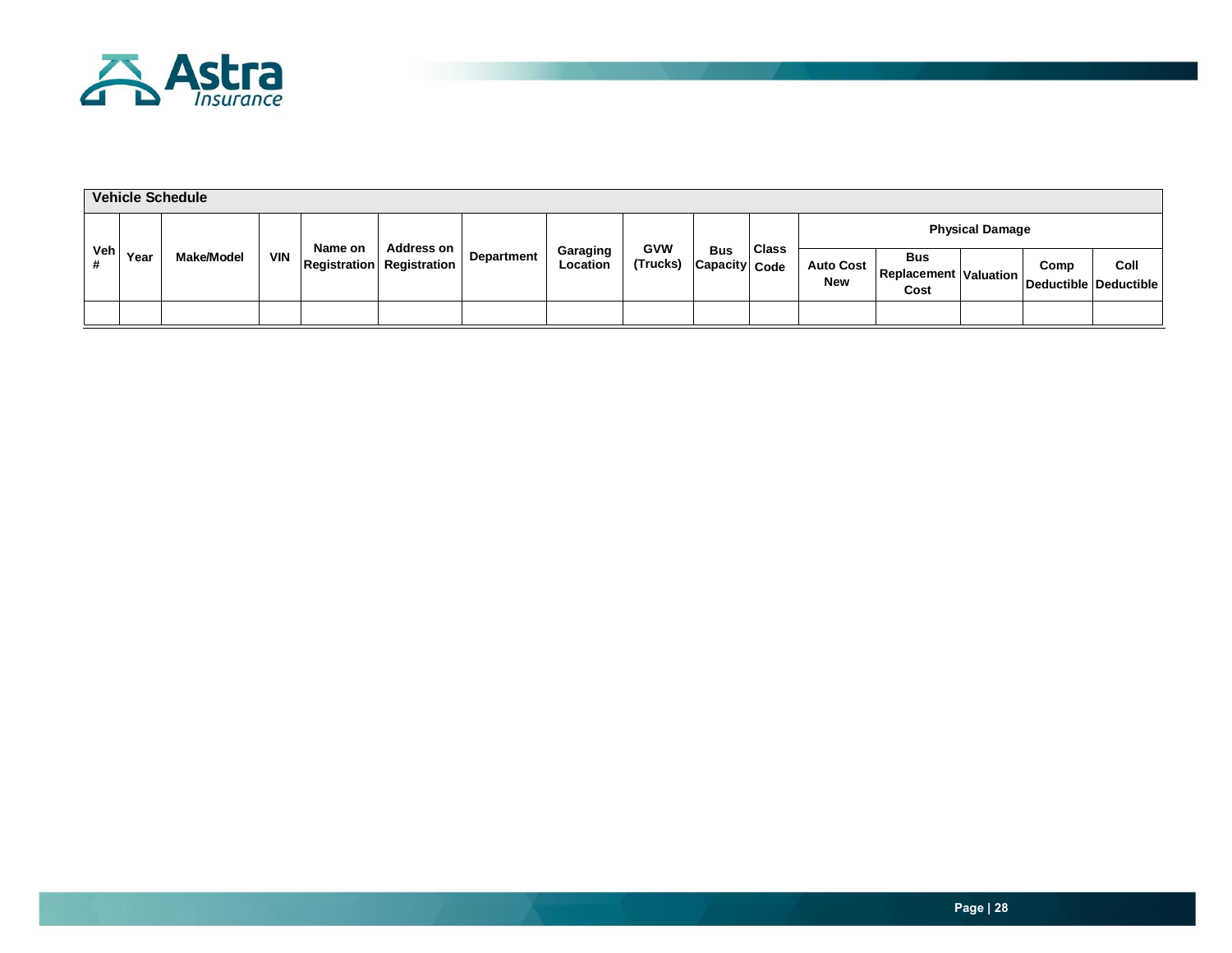

| <b>Garagekeepers Coverage</b>                                                                                                                                                                                                                         |       |                        |                   |                               |  |  |  |  |  |
|-------------------------------------------------------------------------------------------------------------------------------------------------------------------------------------------------------------------------------------------------------|-------|------------------------|-------------------|-------------------------------|--|--|--|--|--|
| Entities that own garages should consider Garagekeepers coverage. If this coverage is necessary, determine the Limit by<br>multiplying the maximum number of autos in your care, custody or control at any one time by the average value per vehicle. |       |                        |                   |                               |  |  |  |  |  |
|                                                                                                                                                                                                                                                       |       |                        |                   |                               |  |  |  |  |  |
| <b>Location/Address of Garage Operations</b>                                                                                                                                                                                                          | Limit | <b>Comprehensive</b>   | Comprehensive     | <b>Collision</b>              |  |  |  |  |  |
|                                                                                                                                                                                                                                                       |       | Deductible each        | <b>Deductible</b> | Deductible each               |  |  |  |  |  |
|                                                                                                                                                                                                                                                       |       | <b>Customer's Auto</b> |                   | Max per Event Customer's Auto |  |  |  |  |  |
|                                                                                                                                                                                                                                                       |       |                        |                   |                               |  |  |  |  |  |

### **VIOLENT ACT COVERAGE**

| <b>Violent Act Coverages</b>                                                                                                                                      | Amount |
|-------------------------------------------------------------------------------------------------------------------------------------------------------------------|--------|
| Violent Act Aggregate Limit                                                                                                                                       |        |
|                                                                                                                                                                   |        |
| <b>Violent Act Injury and Death Benefit</b>                                                                                                                       |        |
| Death Benefit Aggregate Limit                                                                                                                                     |        |
| Death Benefit Limit - Per Insured                                                                                                                                 |        |
| Medical Expense Aggregate Limit                                                                                                                                   |        |
| Medical Expense Limit - Per Insured<br>This benefit is payable in excess of \$25,000 only after all other insurance or benefits available have been<br>exhausted. |        |

| <b>Violent Act Expenses</b>                      |  |
|--------------------------------------------------|--|
| Emergency Medical Services Aggregate Limit       |  |
| Emergency Medical Services Limit - Per Insured   |  |
| Funeral Services Aggregate Limit                 |  |
| Funeral Services Limit - Per Insured             |  |
| Personal Counseling Services Aggregate Limit     |  |
| Personal Counseling Services Limit - Per Insured |  |
| Travel Expense Aggregate Limit                   |  |
| Travel Expenses Limit - Per Insured              |  |

### **EXCESS LIABILITY**

| <b>Excess Liability</b>                                                              | Amount |
|--------------------------------------------------------------------------------------|--------|
| Excess Limit                                                                         |        |
| Excess Aggregate                                                                     |        |
| Include \$1,000,000 Violent Act Aggregate Excess of Underlying Violent Act Aggregate |        |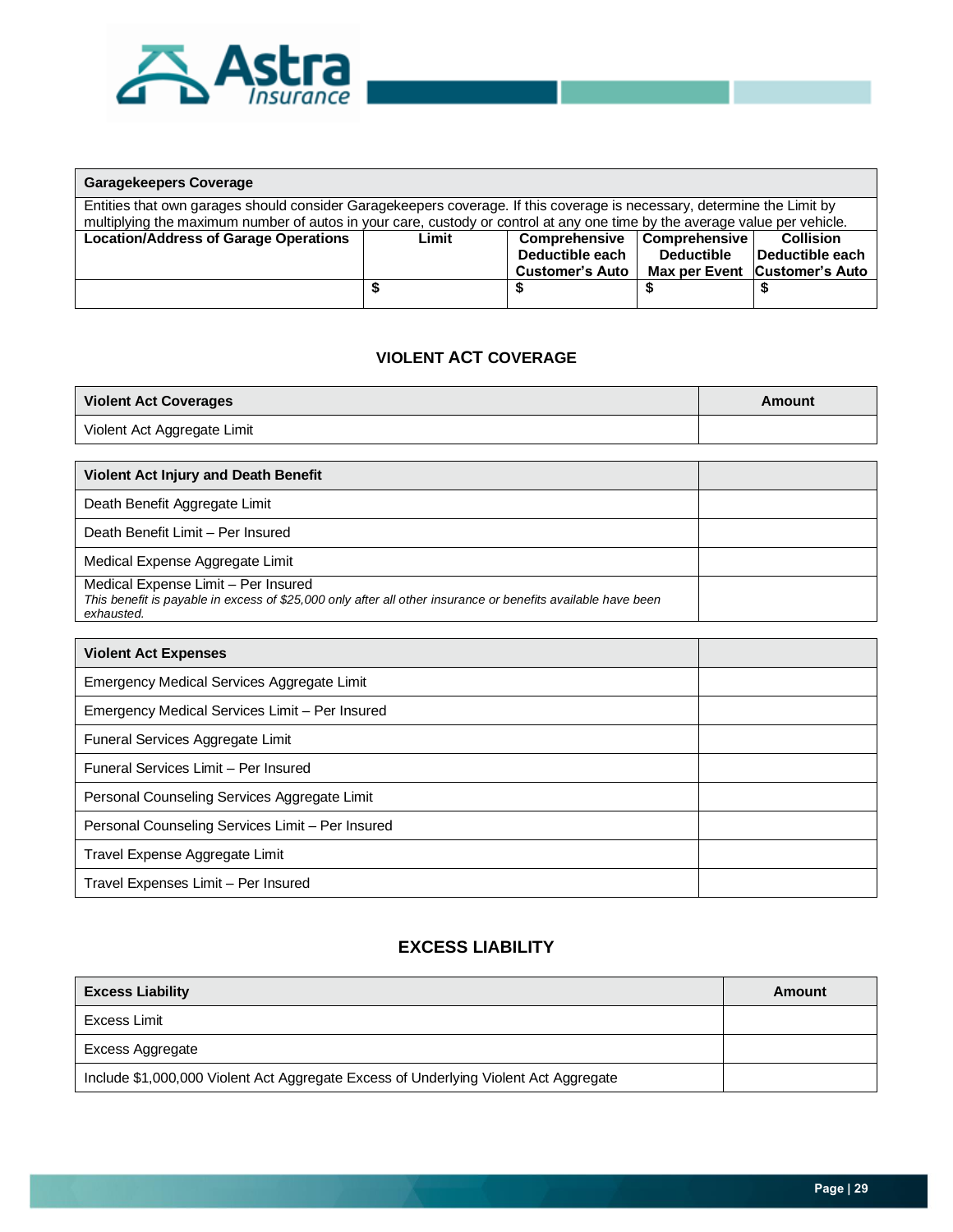

# **ADDITIONAL INTERESTS**

### **Additional Interests**

Indicate any requests for additional interests including the reason/relationship of the additional interest to the named insured and whether or not a contract/agreement exists.

Attach a copy of all contracts/agreements other than lease agreements.

| <b>Name</b> | <b>Address</b> | City | <b>State</b> | Zip | <b>Interest Type</b><br>Indicate<br>Additional<br>Interest<br>Mortgagee<br>and/or Loss<br>Payee for<br>each interest. | Interest (Describe   Effective   Expiration<br>Premises,<br>Operation,<br>Equipment,<br>Vehicle or<br>Organization) | Date | Date | Does a<br>Contract<br>Exist |
|-------------|----------------|------|--------------|-----|-----------------------------------------------------------------------------------------------------------------------|---------------------------------------------------------------------------------------------------------------------|------|------|-----------------------------|
|             |                |      |              |     |                                                                                                                       |                                                                                                                     |      |      |                             |

| <b>Claims Questionnaire</b>                                                                                                                                                           |        |
|---------------------------------------------------------------------------------------------------------------------------------------------------------------------------------------|--------|
| Have any of the following occurred in the last five years                                                                                                                             | Yes/No |
| Has any claim been made against any person in their capacity as an official or employee of the district?                                                                              |        |
| Does any board member, employee or volunteer have any knowledge of any negligent act, error,<br>omission, or breach of duty which may reasonably be expected to give rise to a claim? |        |
| Has any claim been made regarding disputes of discrimination or violation of civil rights?                                                                                            |        |
| Has any claim been made regarding disputes of integration or segregation?                                                                                                             |        |
| Has any person alleged unfair or improper treatment regarding hiring, remuneration, advancement or<br>termination of employment?                                                      |        |
| Has any person alleged sexual abuse, molestation, harassment or misconduct towards an:                                                                                                |        |
| Employee?                                                                                                                                                                             |        |
| Student?                                                                                                                                                                              |        |
| Other?                                                                                                                                                                                |        |
| If Yes to any of the above, describe                                                                                                                                                  |        |
| How many of the following has the district experienced:                                                                                                                               | #      |
| <b>Bomb Threats</b>                                                                                                                                                                   |        |
| <b>Gun Incidents</b>                                                                                                                                                                  |        |
| <b>Online Threats</b>                                                                                                                                                                 |        |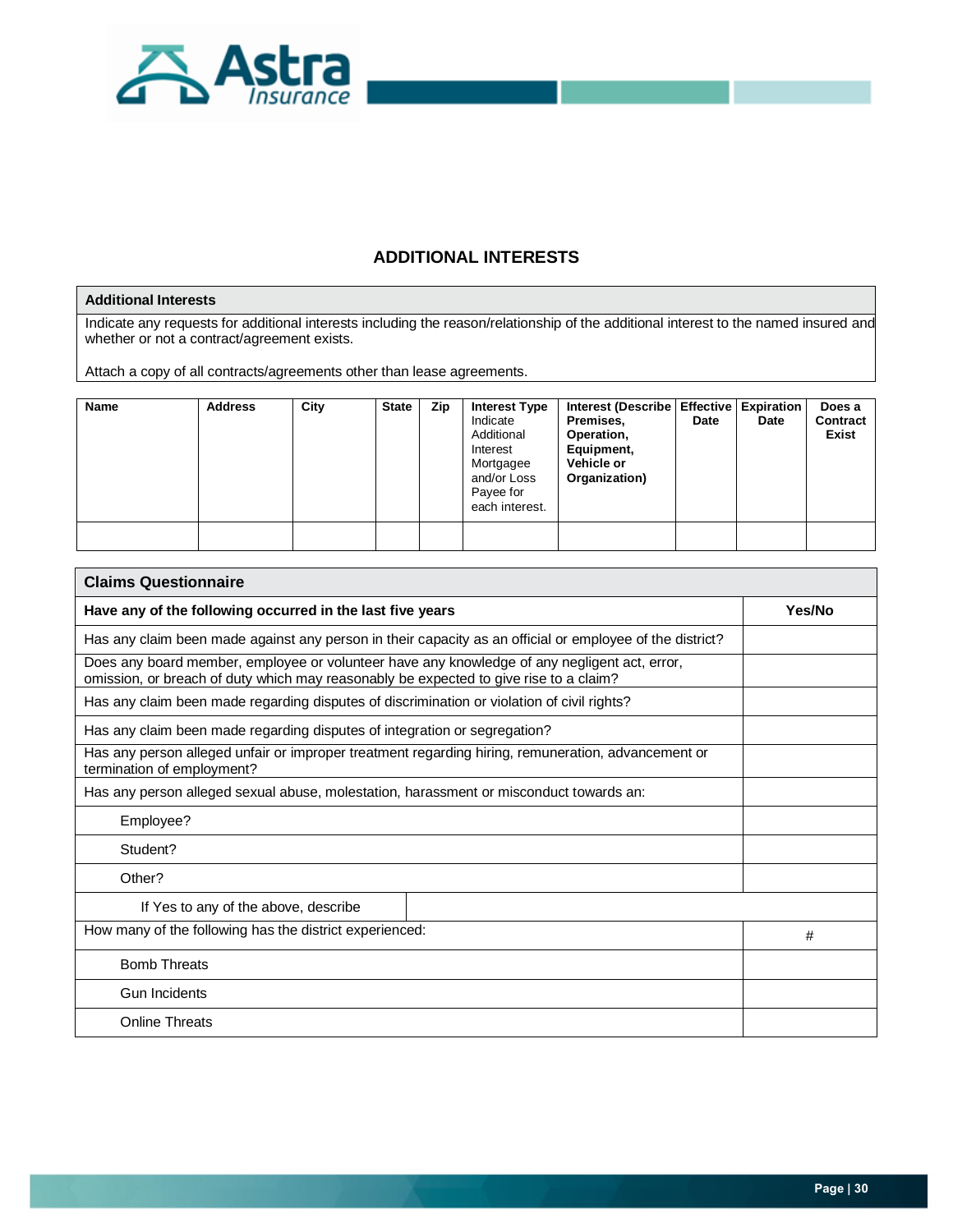

### **EXPIRING INFORMATION**

| <b>Property</b>                               |  |  |
|-----------------------------------------------|--|--|
| <b>Expiring Carrier(s)</b>                    |  |  |
| Expiring Building and Personal Property Limit |  |  |
| <b>Expiring Property Coinsurance</b>          |  |  |
| <b>Expiring Property Deductible</b>           |  |  |
| <b>Expiring Property Premium</b>              |  |  |
| <b>Expiring Inland Marine Premium</b>         |  |  |
| <b>Expiring Crime Premium</b>                 |  |  |

| Liability                            |  |
|--------------------------------------|--|
| Expiring Carrier(s)                  |  |
| <b>Expiring Liability Limits</b>     |  |
| <b>Expiring Liability Deductible</b> |  |
| <b>Expiring Liability Premium</b>    |  |

| Law Enforcement / Public Officials Errors and Omissions / Employment Practices |  |  |  |
|--------------------------------------------------------------------------------|--|--|--|
| Expiring Carrier(s)                                                            |  |  |  |
| <b>Expiring Limits</b>                                                         |  |  |  |
| <b>Expiring Deductibles</b>                                                    |  |  |  |
| <b>Expiring Premiums</b>                                                       |  |  |  |

| Automobile                                      |  |
|-------------------------------------------------|--|
| Expiring Carrier(s)                             |  |
| <b>Expiring Number of Automobiles</b>           |  |
| <b>Expiring Limit</b>                           |  |
| Expiring Automobile Physical Damage Deductibles |  |
| <b>Expiring Automobile Premium</b>              |  |

| Excess                         |  |  |
|--------------------------------|--|--|
| <b>Expiring Excess Limit</b>   |  |  |
| <b>Expiring Excess Premium</b> |  |  |